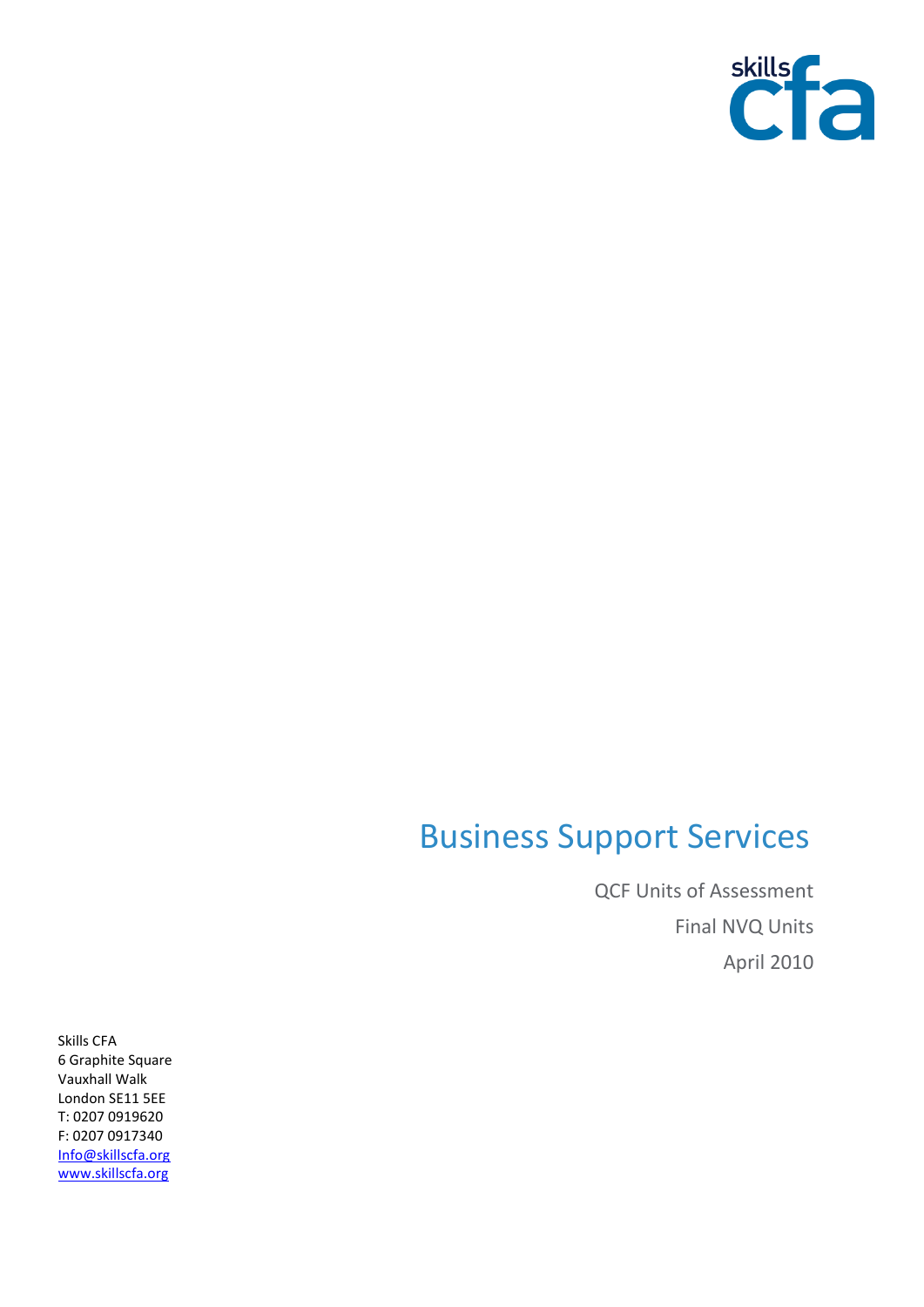

## **Contents**

| No.  | <b>Title</b>                                            | Page No. |
|------|---------------------------------------------------------|----------|
| Q325 | Supervise an office facility                            | 1        |
| Q417 | Implement, monitor and maintain administrative services | 5        |
| Q414 | Manage an office facility                               | 10       |
| Q416 | Prepare, co-ordinate and monitor operational plans      | 14       |
| Q415 | Propose and design administrative service               | 18       |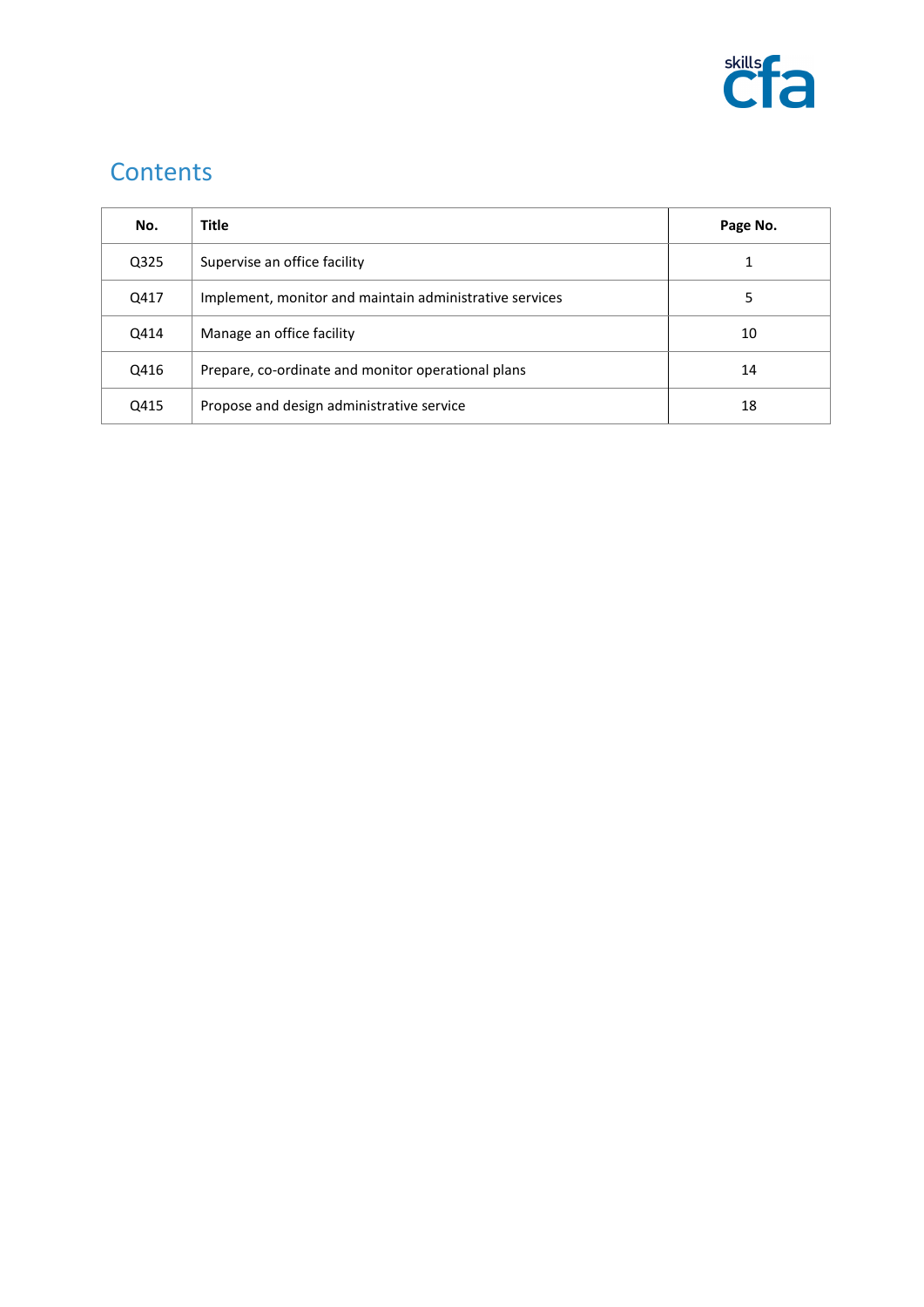

| <b>Title</b>                                                   | Supervise an office facility                                         |                                                                                                                                                                                                                                                                                                                                                                                                                                                                                                                                                                                                                                                                                                                                                                                                                                                                                                                                                                                                                                                        |
|----------------------------------------------------------------|----------------------------------------------------------------------|--------------------------------------------------------------------------------------------------------------------------------------------------------------------------------------------------------------------------------------------------------------------------------------------------------------------------------------------------------------------------------------------------------------------------------------------------------------------------------------------------------------------------------------------------------------------------------------------------------------------------------------------------------------------------------------------------------------------------------------------------------------------------------------------------------------------------------------------------------------------------------------------------------------------------------------------------------------------------------------------------------------------------------------------------------|
| <b>Skills CFA Unit</b><br>No.                                  | Q325                                                                 |                                                                                                                                                                                                                                                                                                                                                                                                                                                                                                                                                                                                                                                                                                                                                                                                                                                                                                                                                                                                                                                        |
| <b>WBA Unit No.</b>                                            | T/601/2546                                                           |                                                                                                                                                                                                                                                                                                                                                                                                                                                                                                                                                                                                                                                                                                                                                                                                                                                                                                                                                                                                                                                        |
| <b>Level</b>                                                   | 3                                                                    |                                                                                                                                                                                                                                                                                                                                                                                                                                                                                                                                                                                                                                                                                                                                                                                                                                                                                                                                                                                                                                                        |
| <b>Credit Value</b>                                            | 5                                                                    |                                                                                                                                                                                                                                                                                                                                                                                                                                                                                                                                                                                                                                                                                                                                                                                                                                                                                                                                                                                                                                                        |
| <b>GLH</b>                                                     | 23                                                                   |                                                                                                                                                                                                                                                                                                                                                                                                                                                                                                                                                                                                                                                                                                                                                                                                                                                                                                                                                                                                                                                        |
| <b>Learning Outcomes</b>                                       |                                                                      | <b>Assessment Criteria</b>                                                                                                                                                                                                                                                                                                                                                                                                                                                                                                                                                                                                                                                                                                                                                                                                                                                                                                                                                                                                                             |
| The learner will                                               |                                                                      | The learner can                                                                                                                                                                                                                                                                                                                                                                                                                                                                                                                                                                                                                                                                                                                                                                                                                                                                                                                                                                                                                                        |
| 1. Understand how to provide,<br>its users                     | maintain and supervise an office<br>facility that meets the needs of | 1.1 Explain the purpose and<br>benefits of providing and<br>maintaining an office facility<br>that meets the needs of its<br>users in line with agreed<br>budgets<br>1.2 Describe a range of facilities,<br>equipment and resources for an<br>office, and what they can be<br>used for<br>1.3 Explain the purpose and<br>benefits of identifying and<br>regularly reviewing the needs of<br>office users and ways of doing<br>S <sub>O</sub><br>1.4 Explain the purpose of having<br>office systems and procedures<br>1.5 Describe systems and<br>procedures for an office within<br>own area of responsibility<br>1.6 Explain the purpose and<br>benefits of building relationships<br>with suppliers and ways of doing<br><b>SO</b><br>1.7 Explain the purpose of giving<br>users information, guidance and<br>support for following office<br>systems and procedures, and<br>for using facilities and<br>equipment<br>1.8 Explain the purpose and<br>benefits of monitoring office<br>facilities and identify the types<br>of activities to monitor |
| Understand how to deal with<br>2.<br>repairs and problems when |                                                                      | 2.1 Explain how to identify repairs<br>needed to the facilities and                                                                                                                                                                                                                                                                                                                                                                                                                                                                                                                                                                                                                                                                                                                                                                                                                                                                                                                                                                                    |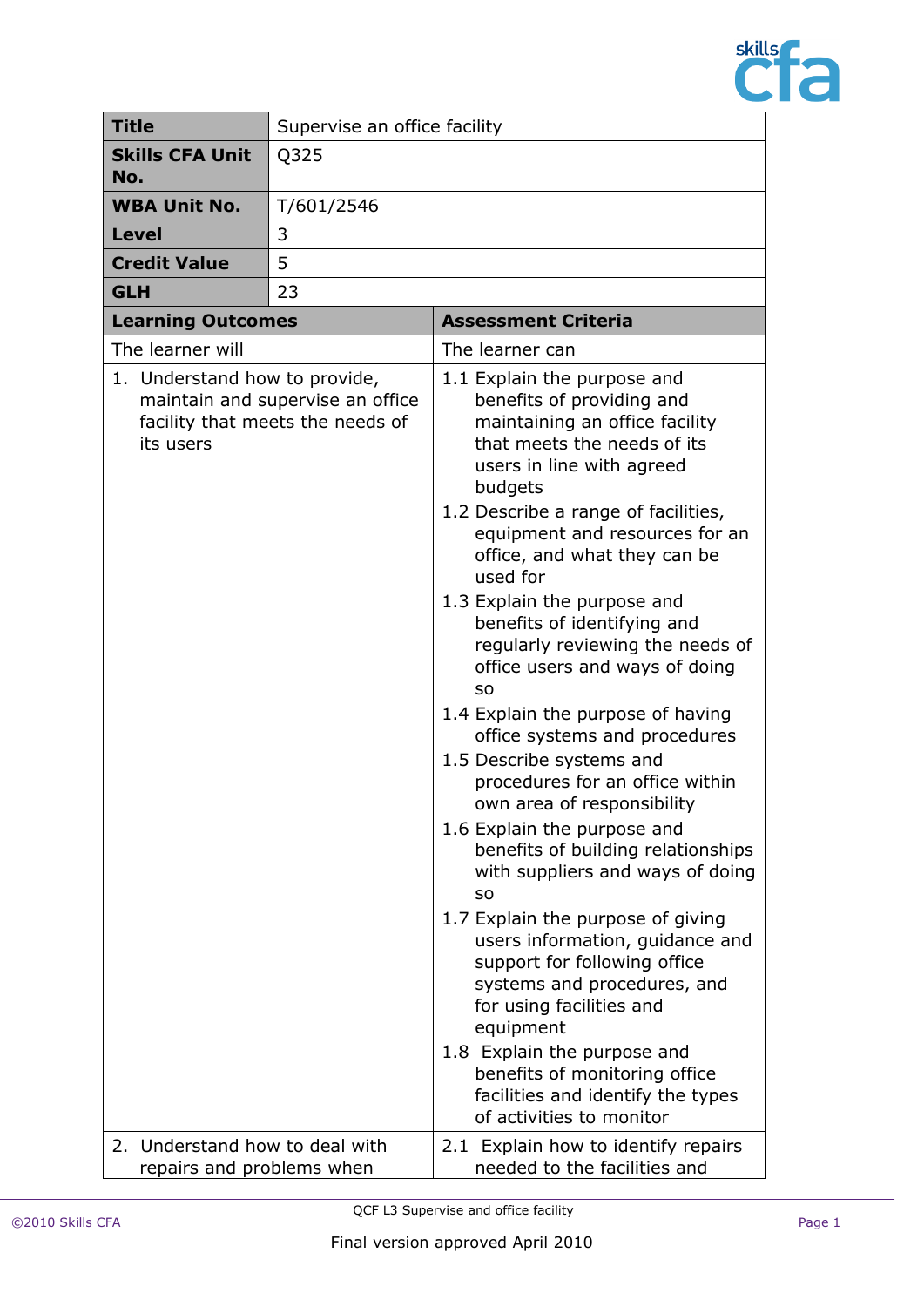

| supervising office facilities and                                                        | equipment of an office                                                                                                                                                                                                                                                                                                                                                                                                                                                                                                                                                                                                                            |
|------------------------------------------------------------------------------------------|---------------------------------------------------------------------------------------------------------------------------------------------------------------------------------------------------------------------------------------------------------------------------------------------------------------------------------------------------------------------------------------------------------------------------------------------------------------------------------------------------------------------------------------------------------------------------------------------------------------------------------------------------|
| equipment                                                                                | 2.2 Describe procedures for dealing<br>with repairs needed                                                                                                                                                                                                                                                                                                                                                                                                                                                                                                                                                                                        |
|                                                                                          | 2.3 Explain the types of problems<br>that arise with the use and<br>supervision of office facilities<br>and equipment, and how to deal<br>with them                                                                                                                                                                                                                                                                                                                                                                                                                                                                                               |
| 3. Understand the purpose of<br>health, safety and security<br>requirements in an office | 3.1 Explain why health, safety and<br>security are important in an<br>office environment<br>3.2 Describe the main health, safety<br>and security requirements that<br>are important in an office<br>environment<br>3.3 Identify health, safety and<br>security requirements for an<br>office, including its facilities and                                                                                                                                                                                                                                                                                                                        |
|                                                                                          | equipment                                                                                                                                                                                                                                                                                                                                                                                                                                                                                                                                                                                                                                         |
| 4. Be able to supervise an office<br>facility                                            | 4.1 Identify, agree and provide<br>facilities and equipment for an<br>office to meet the needs of<br>users, in line with agreed<br>budgets<br>4.2 Maintain facilities and<br>equipment for an office to meet<br>the needs of users<br>4.3 Supervise and monitor use of<br>facilities and equipment for an<br>office<br>4.4 Use and review the facilities,<br>systems and procedures of an<br>office, reporting changes in<br>requirements, as needed<br>4.5 Make sure the equipment in an<br>office is working correctly<br>4.6 Identify repairs needed to the<br>facilities and equipment in an<br>office and deal with or refer, as<br>required |
|                                                                                          | 4.7 Maintain relationships with<br>suppliers and look for<br>opportunities to develop<br>relationships                                                                                                                                                                                                                                                                                                                                                                                                                                                                                                                                            |
|                                                                                          | 4.8 Make contributions to the<br>review of an office environment<br>in line with health, safety and                                                                                                                                                                                                                                                                                                                                                                                                                                                                                                                                               |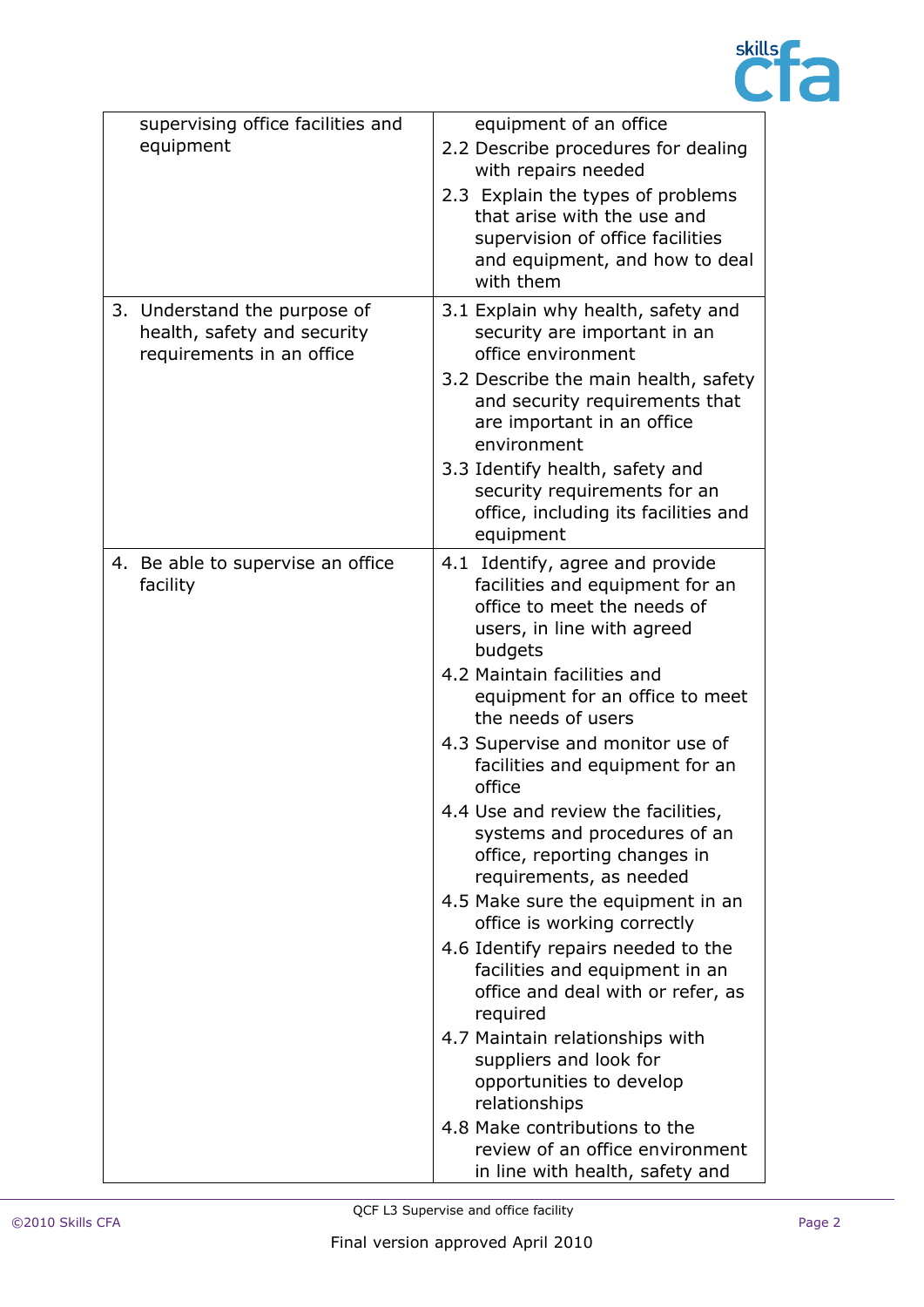

| security policy                                                                                                                  |
|----------------------------------------------------------------------------------------------------------------------------------|
| 4.9 Deal with problems with                                                                                                      |
| facilities and equipment in an                                                                                                   |
| office, or refer as required                                                                                                     |
| 4.10 Provide information and                                                                                                     |
| quidance to users on the                                                                                                         |
| facilities and equipment in an<br>office                                                                                         |
| 4.11 Explain priorities for the<br>supply, maintenance and use<br>of office facilities and<br>equipment to users, as<br>required |
| 4.12 Monitor the use of office<br>facilities                                                                                     |

| <b>Additional Information about the unit</b>                                                                                                                        |                                                                                                                                                                                                                                                                                                                                                                                                                                                                                                         |  |
|---------------------------------------------------------------------------------------------------------------------------------------------------------------------|---------------------------------------------------------------------------------------------------------------------------------------------------------------------------------------------------------------------------------------------------------------------------------------------------------------------------------------------------------------------------------------------------------------------------------------------------------------------------------------------------------|--|
| Unit purpose and $\text{aim}(s)$                                                                                                                                    | This unit is about supervising an<br>office facility to make sure that the<br>systems and procedures, facilities<br>and equipment needed for the<br>smooth running of the office are in<br>place, and reviewing use for<br>possible changes and new needs. It<br>is also about maintaining and<br>supervising the use of facilities and<br>equipment, following health, safety<br>and security procedures, making<br>arrangements for repairs as needed,<br>and giving advice and guidance to<br>users. |  |
| Unit expiry date                                                                                                                                                    | 31 December 2013                                                                                                                                                                                                                                                                                                                                                                                                                                                                                        |  |
| Details of the relationship between<br>the unit and relevant national<br>occupational standards or other<br>professional standards or curricula<br>(if appropriate) | <b>Skills CFA</b>                                                                                                                                                                                                                                                                                                                                                                                                                                                                                       |  |
| Assessment requirements or<br>guidance specified by a sector or<br>regulatory body (if appropriate)                                                                 | <b>Assessment Strategy</b>                                                                                                                                                                                                                                                                                                                                                                                                                                                                              |  |
| Support for the unit from an SSC or                                                                                                                                 | <b>Skills CFA</b>                                                                                                                                                                                                                                                                                                                                                                                                                                                                                       |  |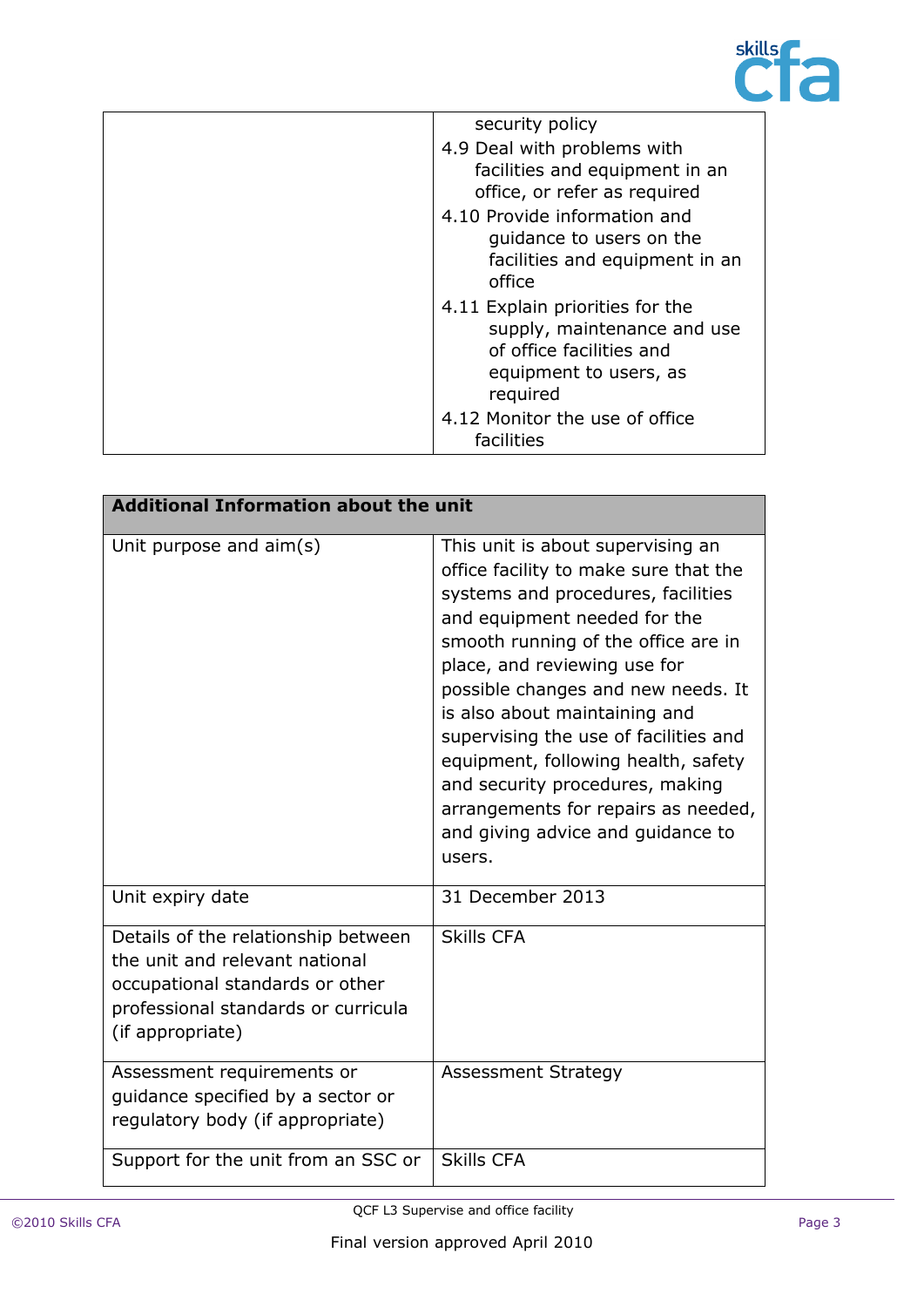

| other appropriate body (if required)                                    |                                         |
|-------------------------------------------------------------------------|-----------------------------------------|
| Location of the unit within the<br>subject/sector classification system | 15. Business, Administration and<br>Law |
|                                                                         | 15.2 Administration                     |
| Name of the organisation                                                | <b>Skills CFA</b>                       |
| submitting the unit                                                     |                                         |
| Availability for use                                                    | Shared                                  |
| Unit available from                                                     | 1 August 2010                           |
| Unit guided learning hours                                              | 23                                      |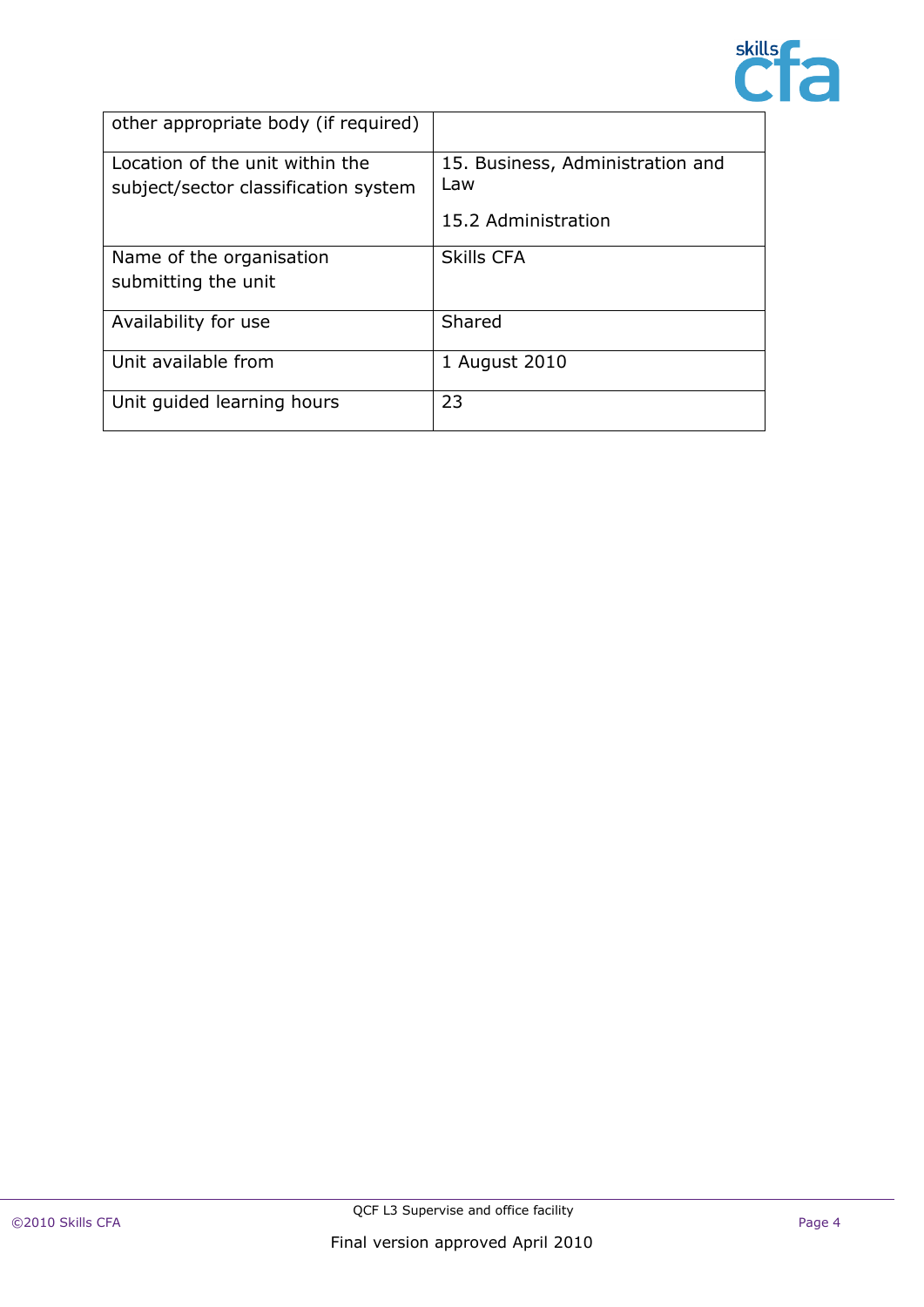

| <b>Title</b>                                              | services       | Implement, monitor and maintain administrative                                                                                                                                                                                                                                                                                                                                                                                                                                                                                                                                                                                                                                                                                                                                                                                                                                                                                                                                                                                                                                                           |
|-----------------------------------------------------------|----------------|----------------------------------------------------------------------------------------------------------------------------------------------------------------------------------------------------------------------------------------------------------------------------------------------------------------------------------------------------------------------------------------------------------------------------------------------------------------------------------------------------------------------------------------------------------------------------------------------------------------------------------------------------------------------------------------------------------------------------------------------------------------------------------------------------------------------------------------------------------------------------------------------------------------------------------------------------------------------------------------------------------------------------------------------------------------------------------------------------------|
| <b>Skills CFA Unit</b><br>No.                             | Q417           |                                                                                                                                                                                                                                                                                                                                                                                                                                                                                                                                                                                                                                                                                                                                                                                                                                                                                                                                                                                                                                                                                                          |
| <b>WBA Unit No.</b>                                       | Y/601/2572     |                                                                                                                                                                                                                                                                                                                                                                                                                                                                                                                                                                                                                                                                                                                                                                                                                                                                                                                                                                                                                                                                                                          |
| <b>Level</b>                                              | 4              |                                                                                                                                                                                                                                                                                                                                                                                                                                                                                                                                                                                                                                                                                                                                                                                                                                                                                                                                                                                                                                                                                                          |
| <b>Credit Value</b>                                       | $\overline{7}$ |                                                                                                                                                                                                                                                                                                                                                                                                                                                                                                                                                                                                                                                                                                                                                                                                                                                                                                                                                                                                                                                                                                          |
| <b>GLH</b>                                                | 15             |                                                                                                                                                                                                                                                                                                                                                                                                                                                                                                                                                                                                                                                                                                                                                                                                                                                                                                                                                                                                                                                                                                          |
| <b>Learning Outcomes</b>                                  |                | <b>Assessment Criteria</b>                                                                                                                                                                                                                                                                                                                                                                                                                                                                                                                                                                                                                                                                                                                                                                                                                                                                                                                                                                                                                                                                               |
| The learner will                                          |                | The learner can                                                                                                                                                                                                                                                                                                                                                                                                                                                                                                                                                                                                                                                                                                                                                                                                                                                                                                                                                                                                                                                                                          |
| 1. Understand how to implement<br>administrative services |                | 1.1 Explain the purpose of having<br>limits to own authority in<br>relation to the implementation<br>and monitoring of<br>administrative services<br>1.2 Explain who may be involved in<br>implementing or making<br>changes to administrative<br>services in an organisation<br>1.3 Explain the purpose and<br>benefits of having systems and<br>procedures to support<br>administrative services<br>1.4 Explain who may be affected by<br>changes to existing<br>administrative services or the<br>implementation of new services<br>in an organisation<br>1.5 Describe ways of<br>communicating implementation<br>plans and changes to<br>administrative services<br>1.6 Identify legal and regulatory<br>requirements relevant to<br>administrative services<br>1.7 Explain the purpose and<br>benefits of involving people in<br>planning how administrative<br>services will be implemented<br>1.8 Describe how to involve people<br>in planning how administrative<br>services will be implemented<br>1.9 Explain how to develop plans for<br>implementation<br>1.10 Explain how to negotiate and |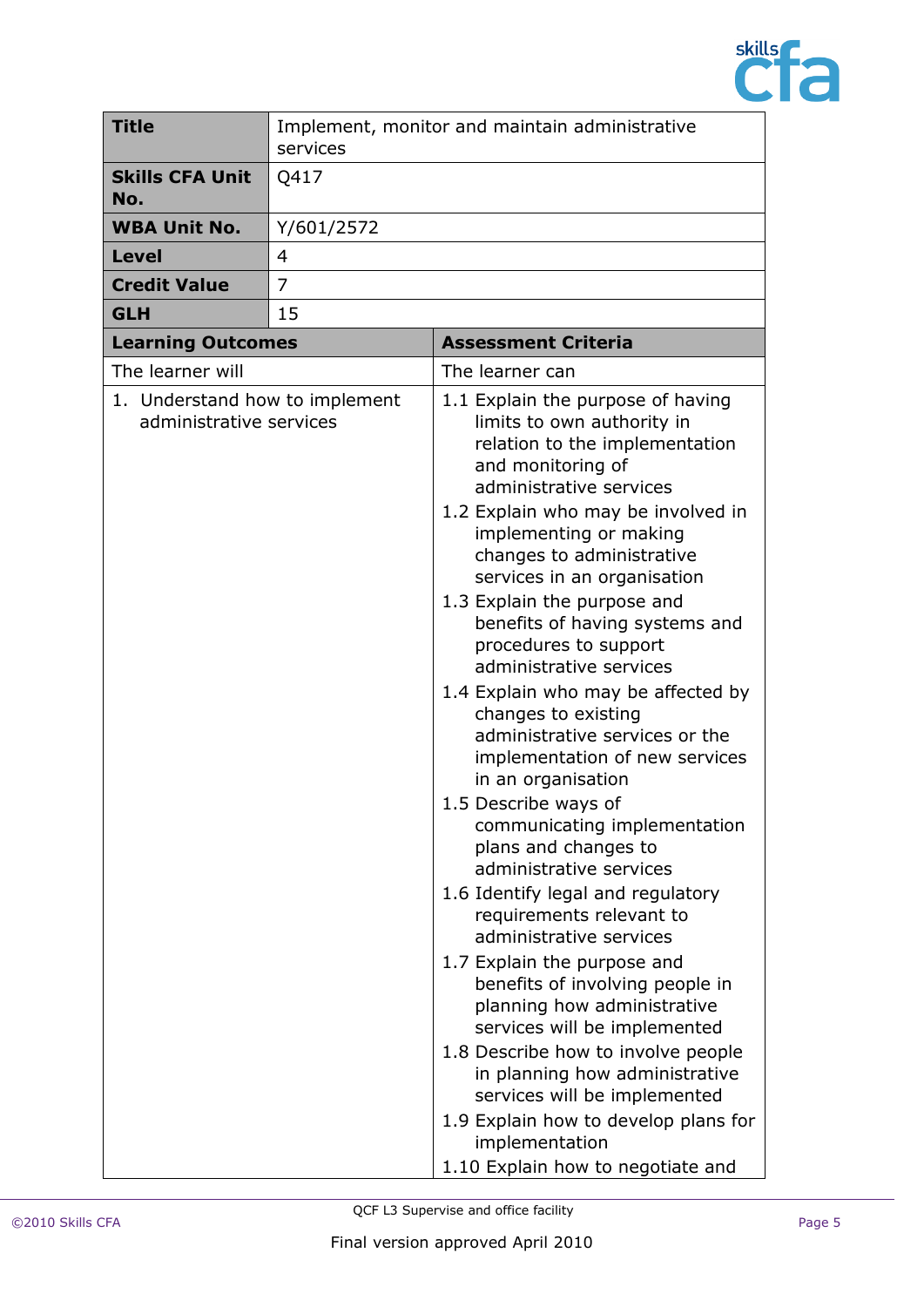

|                                                          | agree plans and changes with<br>people<br>1.11 Explain the purpose of<br>providing support to users<br>1.12 Explain the types of support<br>available and how to choose<br>and provide different types of<br>support<br>1.13 Explain how to identify<br>possible disruptions to work<br>output and the working<br>environment, and reasons for<br>doing so                                                                                                                                                                                                                                                                                                       |
|----------------------------------------------------------|------------------------------------------------------------------------------------------------------------------------------------------------------------------------------------------------------------------------------------------------------------------------------------------------------------------------------------------------------------------------------------------------------------------------------------------------------------------------------------------------------------------------------------------------------------------------------------------------------------------------------------------------------------------|
| 2. Understand how to monitor<br>administrative services  | 2.1 Explain the purpose of checking<br>administrative services to make<br>sure they are being used<br>correctly<br>2.2 Describe ways of checking<br>administrative services, and<br>when to use them<br>2.3 Describe what types of action to<br>take if services are not being<br>used correctly<br>2.4 Explain how to decide what<br>action to take                                                                                                                                                                                                                                                                                                             |
| 3. Understand how to maintain<br>administrative services | 3.1 Describe ways of encouraging<br>users to comment and make<br>suggestions<br>3.2 Explain how to select ways of<br>encouraging comment and<br>suggestions<br>3.3 Explain what is meant by valid<br>and reliable information on<br>administrative services and<br>ways of collecting it<br>3.4 Explain how to use information<br>to evaluate the effectiveness of<br>administrative services<br>3.5 Explain the purpose of having<br>limits on own authority for<br>making improvements<br>3.6 Identify people in an<br>organisation to whom<br>recommendations for<br>improvements to administrative<br>services should be made, when<br>outside limits of own |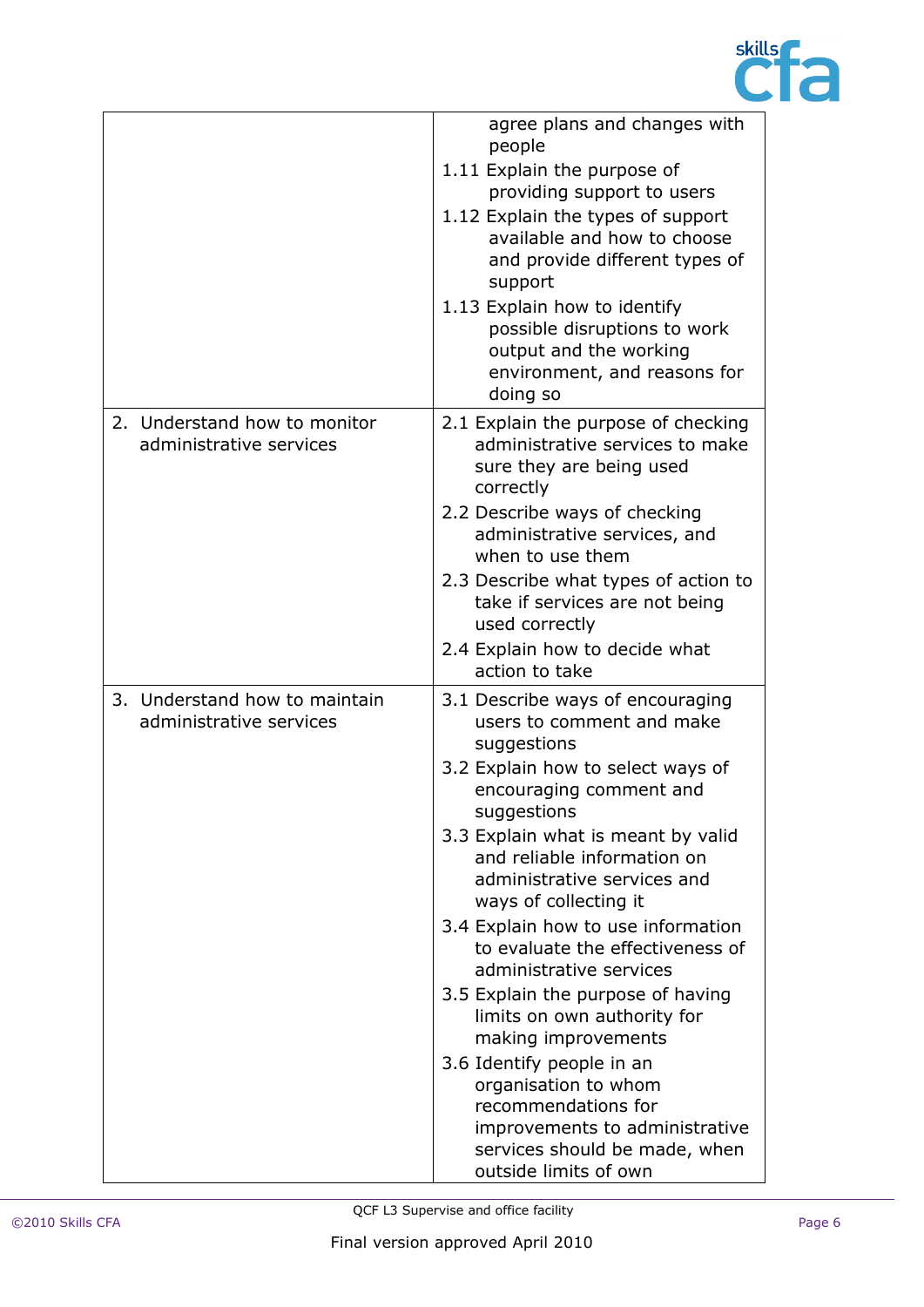

|                                                                           | responsibility                                                                                                                                     |
|---------------------------------------------------------------------------|----------------------------------------------------------------------------------------------------------------------------------------------------|
| 4. Be able to implement<br>administrative services for an<br>organisation | 4.1 Make a plan with users for<br>implementing administrative<br>services                                                                          |
|                                                                           | 4.2 Negotiate and agree a plan for<br>implementing of administrative<br>services                                                                   |
|                                                                           | 4.3 Communicate an agreed plan<br>and any changes to<br>stakeholders                                                                               |
|                                                                           | 4.4 Make changes to a plan from<br>feedback given, as required                                                                                     |
|                                                                           | 4.5 Make sure all those involved in<br>implementing a plan understand<br>their roles and responsibilities                                          |
|                                                                           | 4.6 Make sure a plan meets legal<br>and regulatory requirements, as<br>needed                                                                      |
|                                                                           | 4.7 Provide support to users so they<br>can use the administrative<br>services and procedures                                                      |
|                                                                           | 4.8 Plan and take action, as<br>needed, to minimise disruptions<br>to work activities and the work<br>environment during<br>implementation         |
|                                                                           | 4.9 Follow a plan to implement<br>administrative services                                                                                          |
| 5. Be able to monitor<br>administrative services                          | 5.1 Monitor administrative services<br>for correct use                                                                                             |
|                                                                           | 5.2 Take action, as needed, where<br>administrative services are not<br>being used correctly                                                       |
| 6. Be able to maintain<br>administrative services                         | 6.1 Encourage users to comment on<br>administrative services and to<br>make suggestions for<br>improvement                                         |
|                                                                           | 6.2 Collect valid and reliable<br>information about the use of<br>administrative services                                                          |
|                                                                           | 6.3 Use feedback from users and<br>information collected to<br>evaluate administrative services<br>provided, and identify areas for<br>improvement |
|                                                                           | 6.4 Make improvements to<br>administrative services within                                                                                         |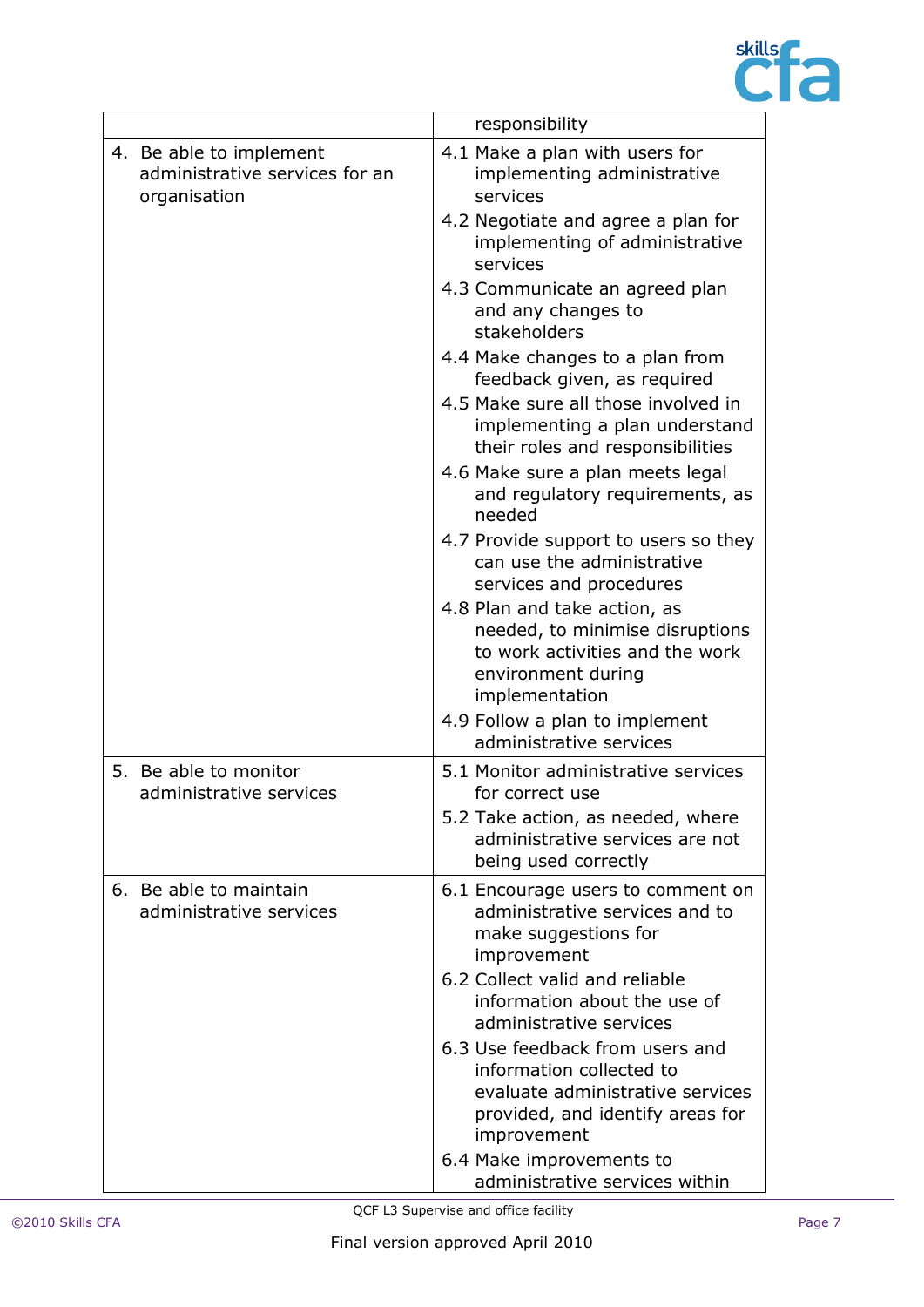

| limits of own authority                                                                                                 |
|-------------------------------------------------------------------------------------------------------------------------|
| 6.5 Make sure improvements to<br>administrative services follow<br>legal and regulatory<br>requirements, as necessary   |
| 6.6 Communicate improvements to<br>all involved                                                                         |
| 6.7 Make recommendations for<br>improvements to administrative<br>services which are outside limits<br>of own authority |

| <b>Additional Information about the unit</b>                                                                                                                        |                                                                                                                                                                                                                                                                         |  |
|---------------------------------------------------------------------------------------------------------------------------------------------------------------------|-------------------------------------------------------------------------------------------------------------------------------------------------------------------------------------------------------------------------------------------------------------------------|--|
| Unit purpose and aim(s)                                                                                                                                             | This unit is about implementing<br>administrative services, monitoring<br>these services to make sure they<br>are being used correctly, informing<br>and supporting users of the<br>systems, and making adjustments<br>to the services to improve their<br>performance. |  |
| Unit expiry date                                                                                                                                                    | 31 December 2013                                                                                                                                                                                                                                                        |  |
| Details of the relationship between<br>the unit and relevant national<br>occupational standards or other<br>professional standards or curricula<br>(if appropriate) | <b>Skills CFA</b>                                                                                                                                                                                                                                                       |  |
| Assessment requirements or<br>quidance specified by a sector or<br>regulatory body (if appropriate)                                                                 | <b>Assessment Strategy</b>                                                                                                                                                                                                                                              |  |
| Support for the unit from an SSC or<br>other appropriate body (if required)                                                                                         | <b>Skills CFA</b>                                                                                                                                                                                                                                                       |  |
| Location of the unit within the<br>subject/sector classification system                                                                                             | 15. Business, Administration and<br>Law<br>15.2 Administration                                                                                                                                                                                                          |  |
| Name of the organisation<br>submitting the unit                                                                                                                     | <b>Skills CFA</b>                                                                                                                                                                                                                                                       |  |
| Availability for use                                                                                                                                                | Shared                                                                                                                                                                                                                                                                  |  |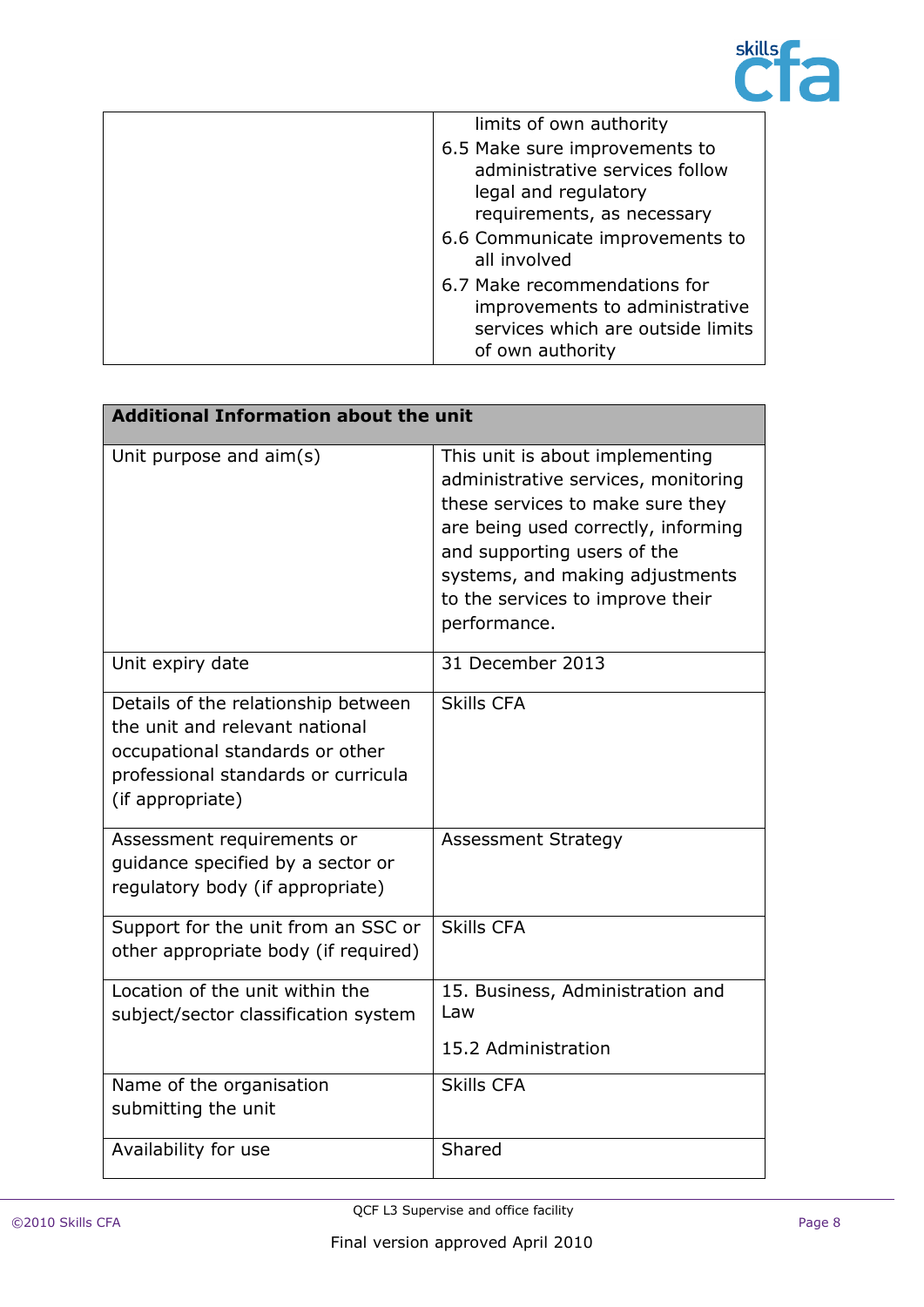

| Unit available from        | 1 August 2010 |
|----------------------------|---------------|
| Unit guided learning hours |               |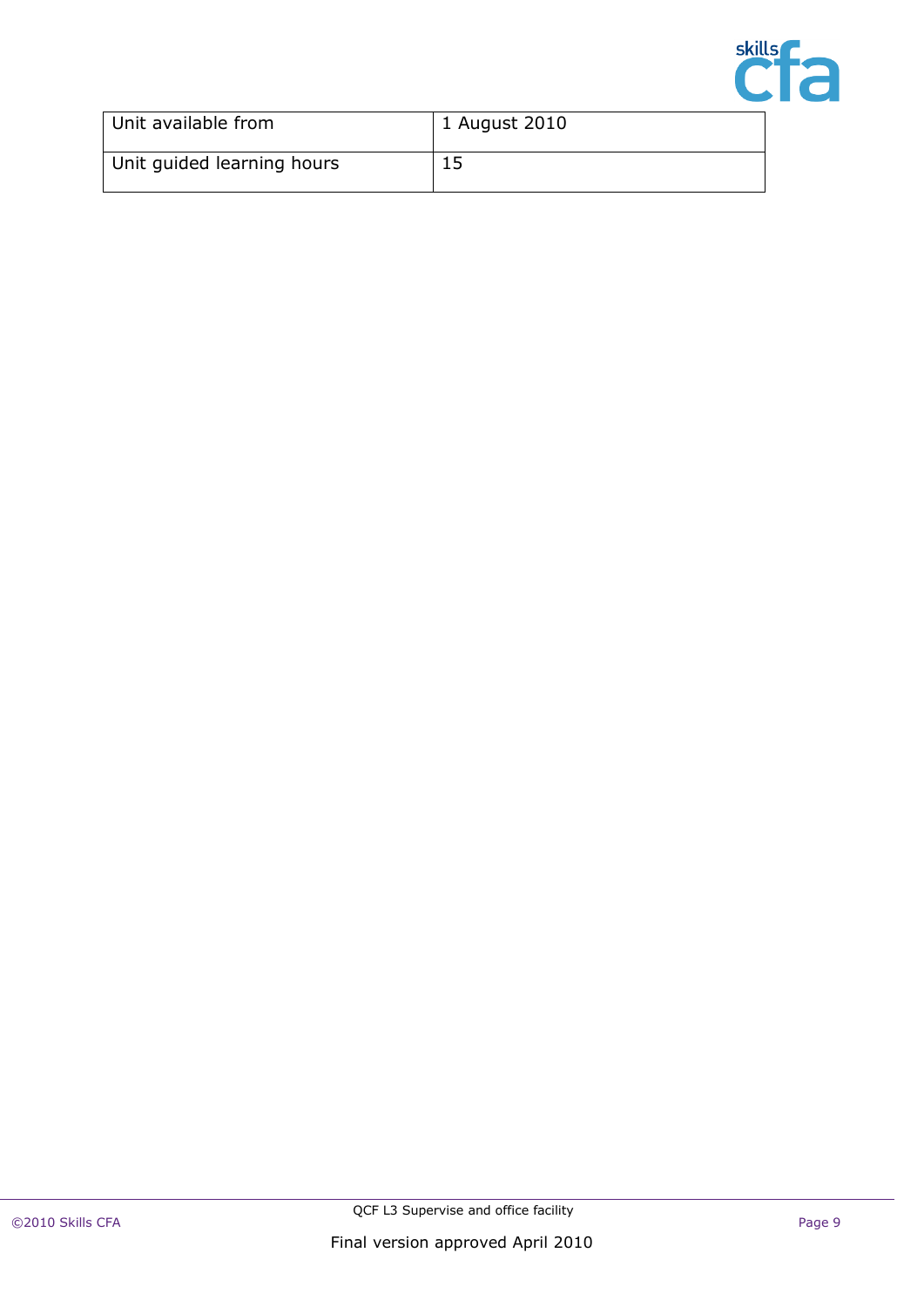

| <b>Title</b>                                                                          | Manage an office facility     |                                                                                                                                                                                                                                                                                                                                                                                                                                                                                                                                                                                                                                                                                                                                                                                                                                                                                                                                                                                                                                                                                                                     |
|---------------------------------------------------------------------------------------|-------------------------------|---------------------------------------------------------------------------------------------------------------------------------------------------------------------------------------------------------------------------------------------------------------------------------------------------------------------------------------------------------------------------------------------------------------------------------------------------------------------------------------------------------------------------------------------------------------------------------------------------------------------------------------------------------------------------------------------------------------------------------------------------------------------------------------------------------------------------------------------------------------------------------------------------------------------------------------------------------------------------------------------------------------------------------------------------------------------------------------------------------------------|
| <b>Skills CFA Unit</b><br>No.                                                         | Q414                          |                                                                                                                                                                                                                                                                                                                                                                                                                                                                                                                                                                                                                                                                                                                                                                                                                                                                                                                                                                                                                                                                                                                     |
| <b>WBA Unit No.</b>                                                                   | L/601/2567                    |                                                                                                                                                                                                                                                                                                                                                                                                                                                                                                                                                                                                                                                                                                                                                                                                                                                                                                                                                                                                                                                                                                                     |
| <b>Level</b>                                                                          | 4                             |                                                                                                                                                                                                                                                                                                                                                                                                                                                                                                                                                                                                                                                                                                                                                                                                                                                                                                                                                                                                                                                                                                                     |
| <b>Credit Value</b>                                                                   | 6                             |                                                                                                                                                                                                                                                                                                                                                                                                                                                                                                                                                                                                                                                                                                                                                                                                                                                                                                                                                                                                                                                                                                                     |
| <b>GLH</b>                                                                            | 30                            |                                                                                                                                                                                                                                                                                                                                                                                                                                                                                                                                                                                                                                                                                                                                                                                                                                                                                                                                                                                                                                                                                                                     |
| <b>Learning Outcomes</b>                                                              |                               | <b>Assessment Criteria</b>                                                                                                                                                                                                                                                                                                                                                                                                                                                                                                                                                                                                                                                                                                                                                                                                                                                                                                                                                                                                                                                                                          |
| The learner will                                                                      |                               | The learner can                                                                                                                                                                                                                                                                                                                                                                                                                                                                                                                                                                                                                                                                                                                                                                                                                                                                                                                                                                                                                                                                                                     |
| 1. Understand how to provide,<br>facility that meets the<br>expectations of its users | maintain and manage an office | 1.1 Explain the purpose and<br>benefits of providing and<br>maintaining an office facility<br>that meets the needs of its<br>users in line with agreed<br>budgets<br>1.2 Evaluate a range of facilities,<br>equipment and resources for an<br>office, and explain what they<br>can be used for<br>1.3 Explain the purpose and<br>benefits of identifying and<br>regularly reviewing the needs of<br>office users and ways of doing<br><b>SO</b><br>1.4 Explain the purpose of having<br>office systems and procedures<br>1.5 Describe and evaluate systems<br>and procedures suitable for an<br>office within own area of<br>responsibility<br>1.6 Explain how to develop office<br>systems and procedures within<br>own area of responsibility<br>1.7 Explain the purpose and<br>benefits of building relationships<br>with internal and external<br>suppliers and ways of doing so<br>1.8 Explain the purpose and<br>benefits of giving users<br>information, guidance and<br>support for following office<br>systems and procedures, and<br>for using facilities and<br>equipment<br>1.9 Explain the purpose and |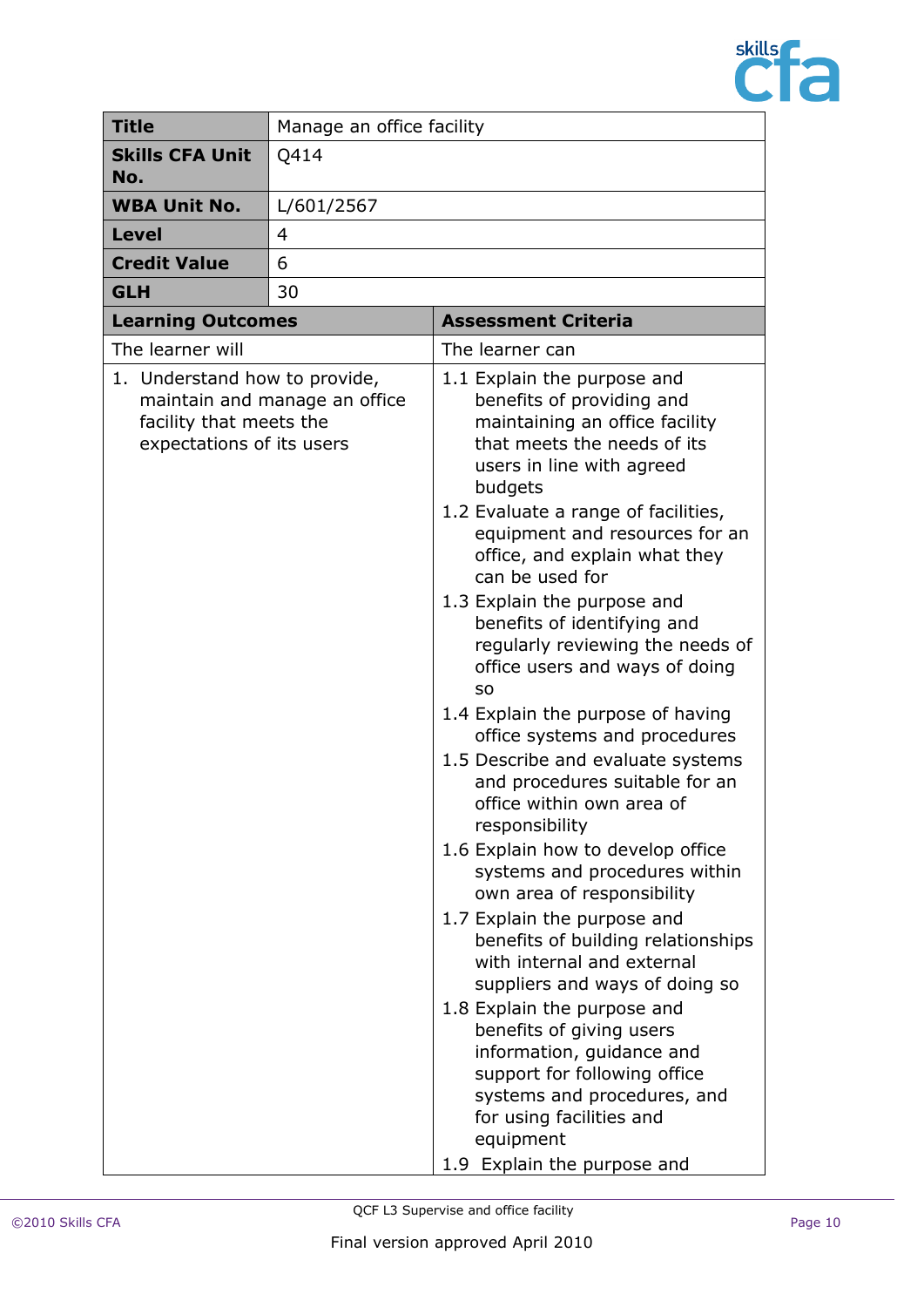

|                                                                 | benefits of controlling office                                     |
|-----------------------------------------------------------------|--------------------------------------------------------------------|
|                                                                 | facilities                                                         |
|                                                                 | 1.10 Explain the purpose and                                       |
|                                                                 | benefits of monitoring,                                            |
|                                                                 | reviewing and evaluating                                           |
|                                                                 | different types of activities to                                   |
|                                                                 | make sure an office facility                                       |
|                                                                 | meets the needs of its users                                       |
| 2. Understand how to deal with<br>problems when managing office | 2.1 Explain how to identify and<br>organise repairs needed to the  |
| facilities and equipment                                        | facilities and equipment of an<br>office                           |
|                                                                 | 2.2 Describe procedures for dealing                                |
|                                                                 | with repairs needed                                                |
|                                                                 | 2.3 Explain the types of problems                                  |
|                                                                 | that arise when managing an<br>office facility                     |
|                                                                 | 2.4 Explain the purpose and                                        |
|                                                                 | benefits of having a strategy to<br>deal with problems, and how to |
|                                                                 | develop a strategy for dealing                                     |
|                                                                 | with problems                                                      |
| 3. Understand the purpose of                                    | 3.1 Explain why health, safety,                                    |
| health, safety, access and                                      | access and security are                                            |
| security requirements in an                                     | important in an office                                             |
| office                                                          | environment                                                        |
|                                                                 | 3.2 Describe the main health,                                      |
|                                                                 | safety, access and security                                        |
|                                                                 | requirements that are important<br>in an office environment        |
|                                                                 | 3.3 Identify health, safety, access                                |
|                                                                 | and security requirements for                                      |
|                                                                 | an office in own area of                                           |
|                                                                 | responsibility, including its                                      |
|                                                                 | facilities and equipment                                           |
| 4. Be able to manage an office                                  | 4.1 Provide office facilities and                                  |
| facility                                                        | equipment to meet the needs of                                     |
|                                                                 | users, in line with agreed                                         |
|                                                                 | budgets                                                            |
|                                                                 | 4.2 Maintain office facilities and                                 |
|                                                                 | equipment to meet the needs of<br>users                            |
|                                                                 | 4.3 Co-ordinate the use of facilities                              |
|                                                                 | and equipment for an office                                        |
|                                                                 | 4.4 Set up, explain, review and                                    |
|                                                                 | evaluate systems and                                               |
|                                                                 | procedures for an office,                                          |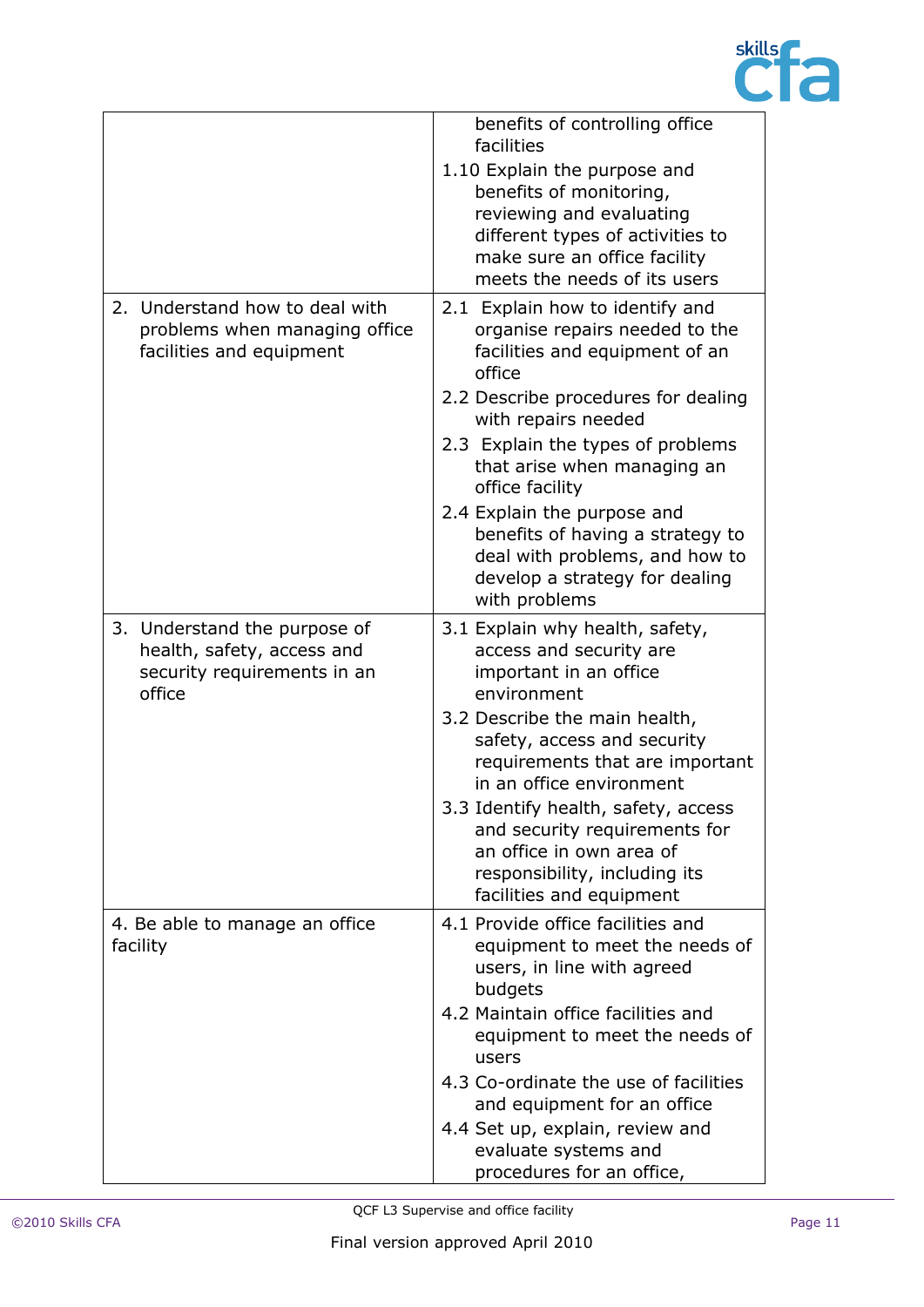

| identifying changes in                                                                                                       |
|------------------------------------------------------------------------------------------------------------------------------|
| requirements, as needed                                                                                                      |
| 4.5. Monitor, review and evaluate<br>office systems and procedures,<br>taking account of feedback from<br>users              |
| 4.6 Make sure the equipment in an<br>office is working correctly and<br>meets expectations of the users                      |
| 4.7 Identify and organise repairs<br>needed to the facilities and<br>equipment in an office                                  |
| 4.8 Make sure the environment of<br>an office supports productive<br>working                                                 |
| 4.9 Maintain relationships with<br>internal and external suppliers<br>and look for opportunities to<br>develop relationships |
| 4.10 Monitor use and take action as<br>needed to maintain the health,<br>safety and security of office<br>users              |
| 4.11 Identify, analyse and resolve<br>problems with facilities and<br>equipment in an office                                 |
| 4.12 Provide information and<br>guidance to users on the<br>facilities and equipment in an<br>office                         |
| 4.13 Agree priorities for the supply,<br>maintenance and use of office<br>facilities and equipment with<br>users             |
| 4.14 Control use of office facilities in<br>own area of responsibility                                                       |

| <b>Additional Information about the unit</b> |                                                                                                                                                                                                                                                                |  |
|----------------------------------------------|----------------------------------------------------------------------------------------------------------------------------------------------------------------------------------------------------------------------------------------------------------------|--|
| Unit purpose and aim(s)                      | This unit is about managing an<br>office facility, making sure that the<br>systems and procedures, facilities<br>and equipment needed to meet the<br>expectations of all users for the<br>smooth running of the office are in<br>place, and evaluating use for |  |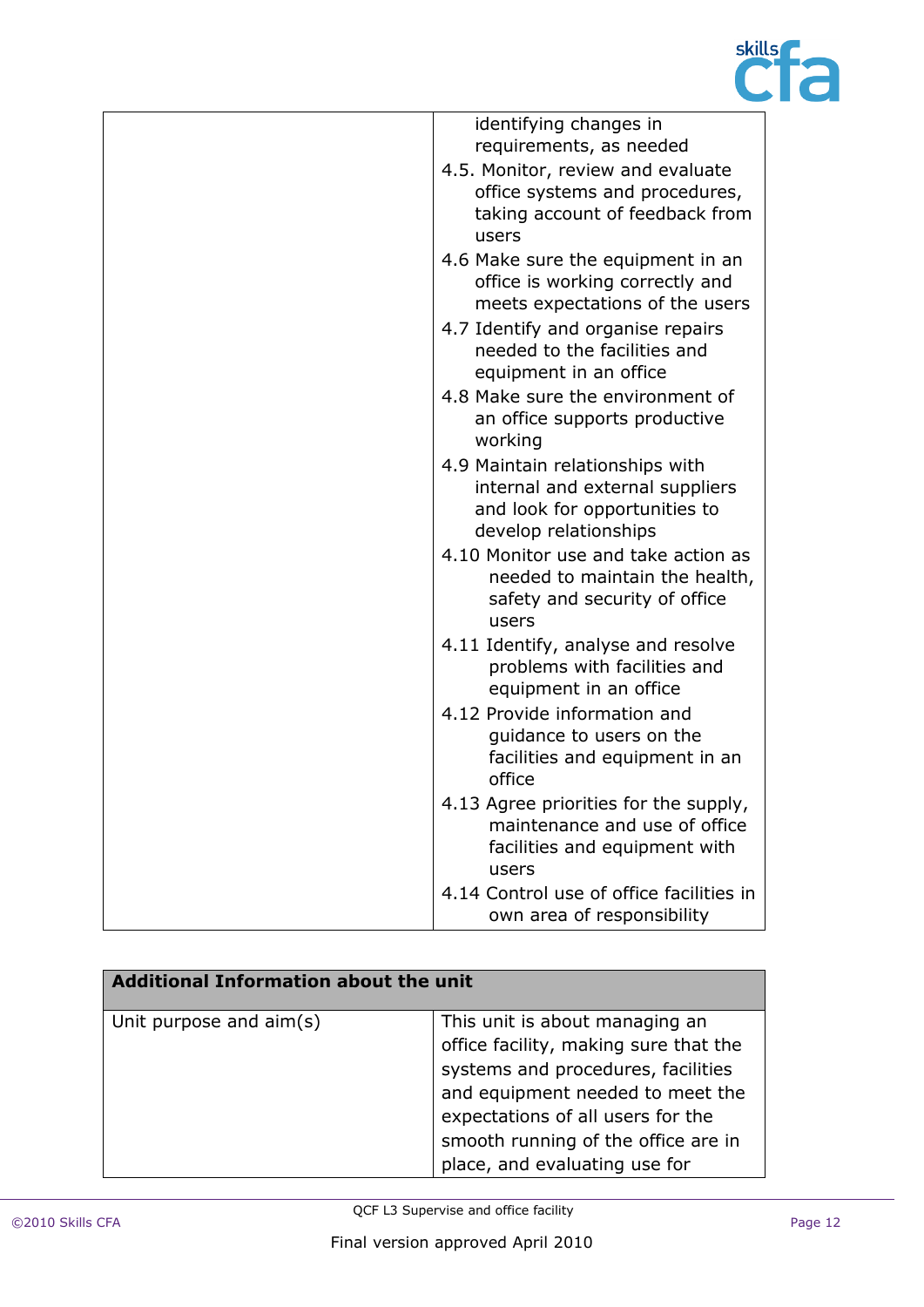

|                                                                                                                                                                     | possible changes and new needs.                                |
|---------------------------------------------------------------------------------------------------------------------------------------------------------------------|----------------------------------------------------------------|
| Unit expiry date                                                                                                                                                    | 31 December 2013                                               |
| Details of the relationship between<br>the unit and relevant national<br>occupational standards or other<br>professional standards or curricula<br>(if appropriate) | <b>Skills CFA</b>                                              |
| Assessment requirements or<br>quidance specified by a sector or<br>regulatory body (if appropriate)                                                                 | <b>Assessment Strategy</b>                                     |
| Support for the unit from an SSC or<br>other appropriate body (if required)                                                                                         | <b>Skills CFA</b>                                              |
| Location of the unit within the<br>subject/sector classification system                                                                                             | 15. Business, Administration and<br>Law<br>15.2 Administration |
| Name of the organisation<br>submitting the unit                                                                                                                     | <b>Skills CFA</b>                                              |
| Availability for use                                                                                                                                                | Shared                                                         |
| Unit available from                                                                                                                                                 | 1 August 2010                                                  |
| Unit guided learning hours                                                                                                                                          | 30                                                             |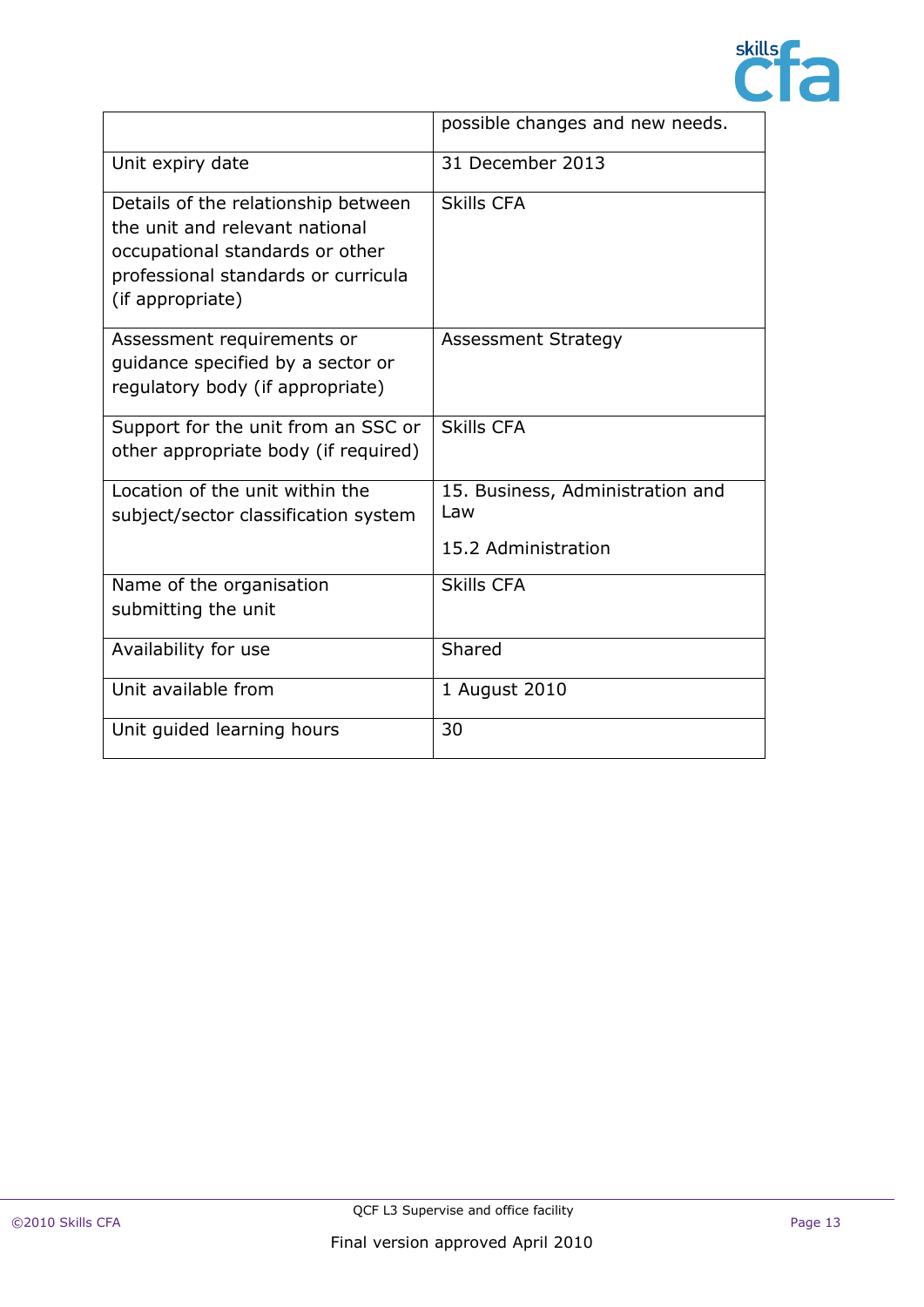

| <b>Title</b>                        | Prepare, co-ordinate and monitor operational plans<br>Q416        |                                                                                                                                                                                                                                                                                                                                                                                                                                                                                                                                                                                                                                                                                                                                                                                                                                                                                                                                                                                                                                                                        |
|-------------------------------------|-------------------------------------------------------------------|------------------------------------------------------------------------------------------------------------------------------------------------------------------------------------------------------------------------------------------------------------------------------------------------------------------------------------------------------------------------------------------------------------------------------------------------------------------------------------------------------------------------------------------------------------------------------------------------------------------------------------------------------------------------------------------------------------------------------------------------------------------------------------------------------------------------------------------------------------------------------------------------------------------------------------------------------------------------------------------------------------------------------------------------------------------------|
| <b>Skills CFA Unit</b><br>No.       |                                                                   |                                                                                                                                                                                                                                                                                                                                                                                                                                                                                                                                                                                                                                                                                                                                                                                                                                                                                                                                                                                                                                                                        |
| <b>WBA Unit No.</b>                 | L/601/2570                                                        |                                                                                                                                                                                                                                                                                                                                                                                                                                                                                                                                                                                                                                                                                                                                                                                                                                                                                                                                                                                                                                                                        |
| <b>Level</b>                        | $\overline{4}$                                                    |                                                                                                                                                                                                                                                                                                                                                                                                                                                                                                                                                                                                                                                                                                                                                                                                                                                                                                                                                                                                                                                                        |
| <b>Credit Value</b>                 | 6                                                                 |                                                                                                                                                                                                                                                                                                                                                                                                                                                                                                                                                                                                                                                                                                                                                                                                                                                                                                                                                                                                                                                                        |
| <b>GLH</b>                          | 26                                                                |                                                                                                                                                                                                                                                                                                                                                                                                                                                                                                                                                                                                                                                                                                                                                                                                                                                                                                                                                                                                                                                                        |
| <b>Learning Outcomes</b>            |                                                                   | <b>Assessment Criteria</b>                                                                                                                                                                                                                                                                                                                                                                                                                                                                                                                                                                                                                                                                                                                                                                                                                                                                                                                                                                                                                                             |
| The learner will                    |                                                                   | The learner can                                                                                                                                                                                                                                                                                                                                                                                                                                                                                                                                                                                                                                                                                                                                                                                                                                                                                                                                                                                                                                                        |
| 1. Understand factors affecting the | preparation, co-ordination and<br>monitoring of operational plans | 1.1 Explain the purpose of having<br>limits of authority when<br>preparing and co-ordinating<br>operational plans<br>1.2 Explain the purpose and<br>benefits of co-ordinating<br>operational plans<br>1.3 Explain the effects of<br>organisational priorities,<br>objectives and constraints on<br>operational plans<br>1.4 Explain how to identify risks and<br>contingencies<br>1.5 The benefits of clear<br>communication when planning<br>and co-ordinating operations<br>1.6 Explain the purpose of<br>negotiating and agreeing<br>operational plans, and how to<br>do sol<br>1.7 Describe the possible effects of<br>legal and regulatory<br>requirements on operational<br>plans<br>1.8 Explain the effects on<br>operational plans of<br>organisational policies and<br>procedures related to work<br>methods and activities<br>1.9 Explain how to get valid and<br>relevant information to monitor<br>operational plans accurately<br>1.10 Explain the purpose and<br>benefits of continuously<br>looking for opportunities to<br>improve performance against |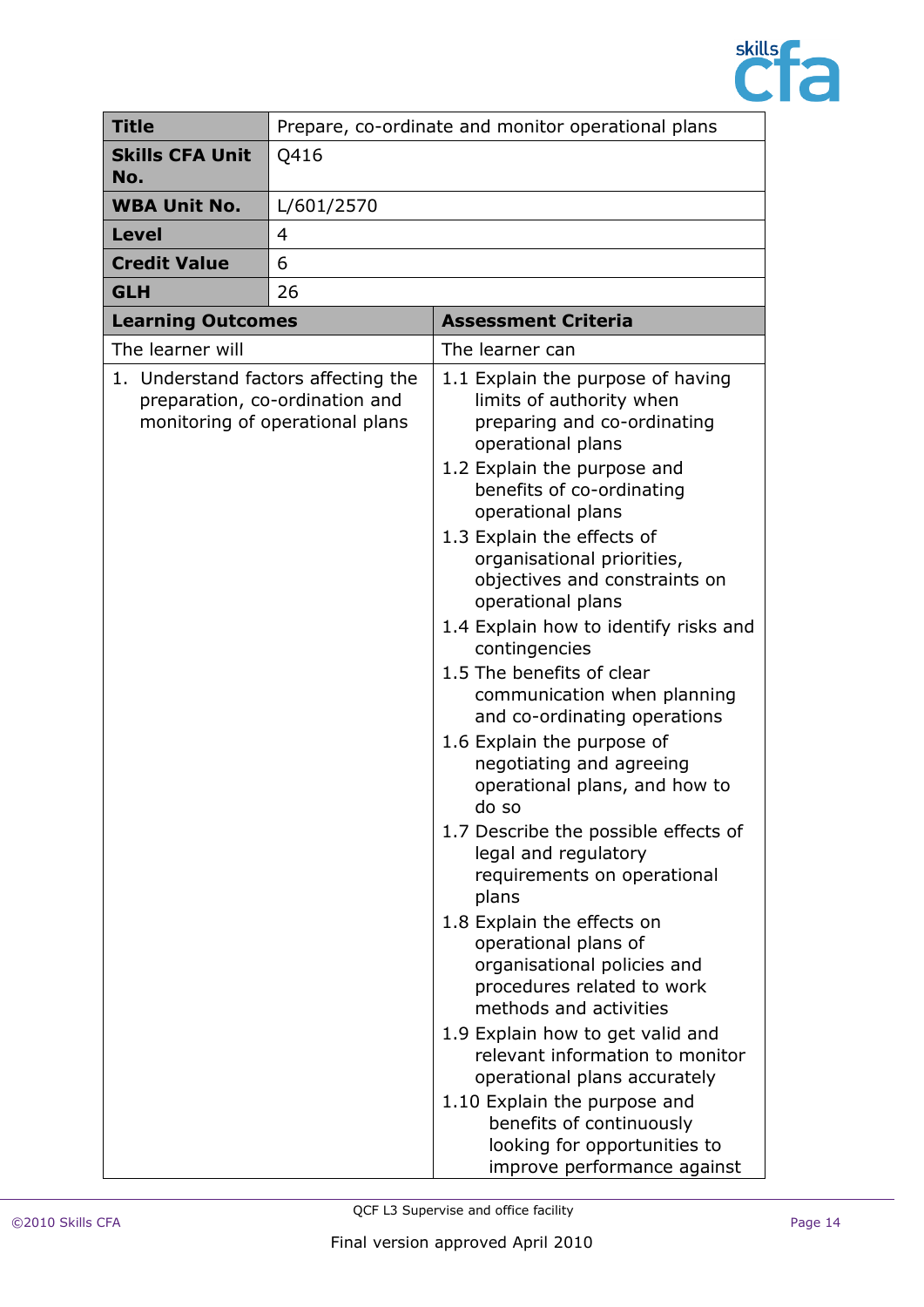

|                                                   | operational plans                                                                                                                                                                                                                                                                                                                                                                                                                                                                                                                                                                                                                                            |
|---------------------------------------------------|--------------------------------------------------------------------------------------------------------------------------------------------------------------------------------------------------------------------------------------------------------------------------------------------------------------------------------------------------------------------------------------------------------------------------------------------------------------------------------------------------------------------------------------------------------------------------------------------------------------------------------------------------------------|
|                                                   |                                                                                                                                                                                                                                                                                                                                                                                                                                                                                                                                                                                                                                                              |
| 2. Understand how to prepare<br>operational plans | 2.1 Explain a range of planning<br>techniques and tools that can be<br>used to prepare operational<br>plans<br>2.2 Explain how to identify and<br>prioritise outcomes for<br>operational plans<br>2.3 Describe ways of identifying the<br>activities and resources needed<br>to achieve agreed outcomes<br>2.4 Explain the purpose and<br>benefits of having realistic<br>schedules for operational plans<br>2.5 Explain the purpose and<br>benefits of reviewing operational<br>plans as they are developed<br>2.6 Describe methods for identifying<br>and negotiating roles and<br>responsibilities for operational<br>plans<br>2.7 Explain the purpose of |
|                                                   | understanding the range of<br>work methods and activities<br>that can be used to deliver<br>operational outcomes                                                                                                                                                                                                                                                                                                                                                                                                                                                                                                                                             |
|                                                   | 2.8 Explain the purpose and<br>benefits of making best use of<br>resources                                                                                                                                                                                                                                                                                                                                                                                                                                                                                                                                                                                   |
| 3. Be able to prepare operational<br>plans        | 3.1 Prepare operational plans to co-<br>ordinate relevant operations                                                                                                                                                                                                                                                                                                                                                                                                                                                                                                                                                                                         |
|                                                   | 3.2 Prioritise and agree required<br>outcomes from operational<br>plans                                                                                                                                                                                                                                                                                                                                                                                                                                                                                                                                                                                      |
|                                                   | 3.3 Identify risks within operational<br>plans and contingencies to deal<br>with them                                                                                                                                                                                                                                                                                                                                                                                                                                                                                                                                                                        |
|                                                   | 3.4 Specify actions and resources<br>needed to achieve outcomes of<br>operational plans                                                                                                                                                                                                                                                                                                                                                                                                                                                                                                                                                                      |
|                                                   | 3.5 Make sure operational plans<br>meet legal and regulatory<br>requirements, if required                                                                                                                                                                                                                                                                                                                                                                                                                                                                                                                                                                    |
|                                                   | 3.6 Make sure operational plans<br>meet organisational policies and                                                                                                                                                                                                                                                                                                                                                                                                                                                                                                                                                                                          |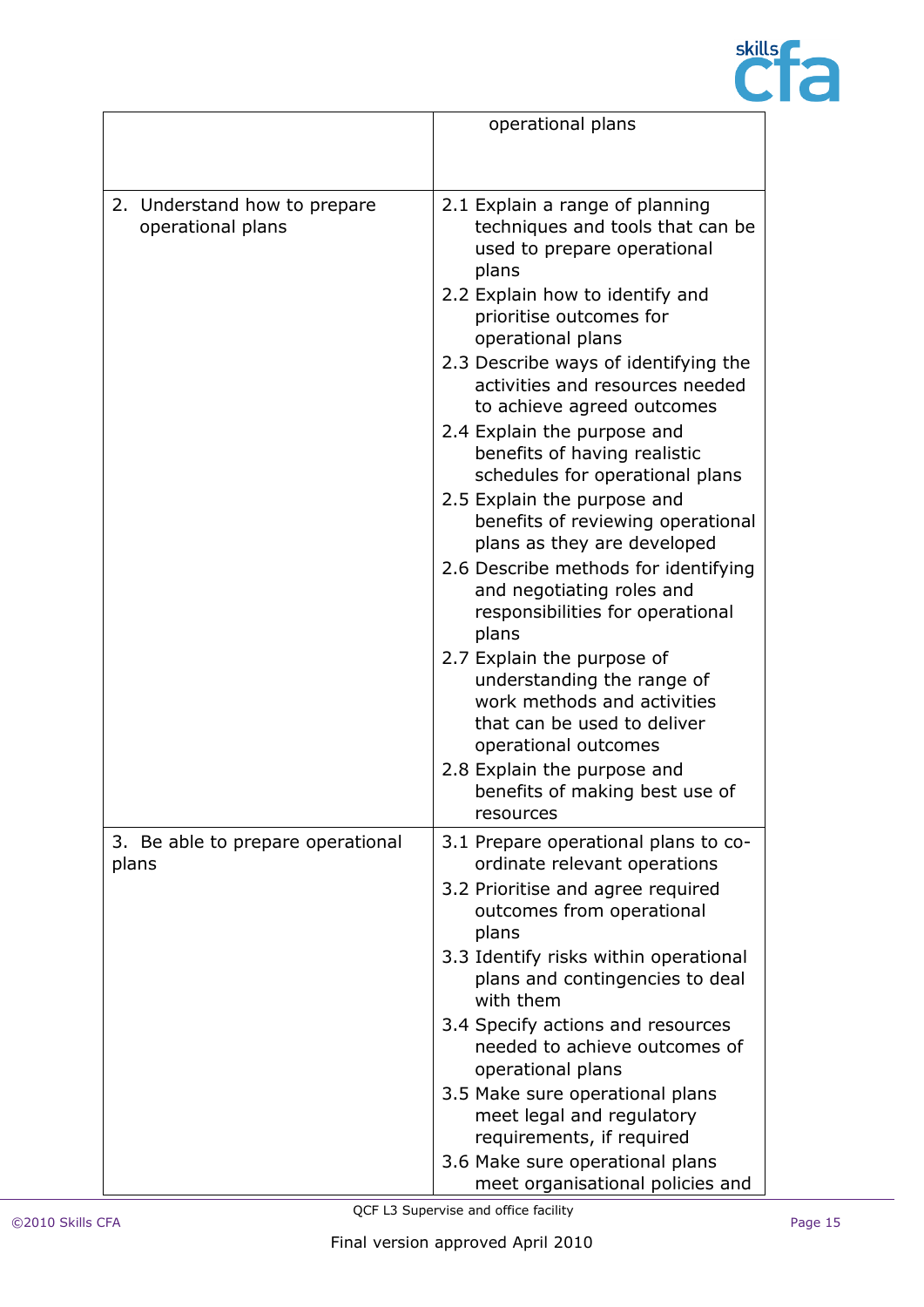

|                                                            | procedures related to work<br>methods and activities                                                                    |
|------------------------------------------------------------|-------------------------------------------------------------------------------------------------------------------------|
| 4. Be able to co-ordinate and<br>monitor operational plans | 4.1 Make sure operational plans are<br>in line with organisational<br>priorities, objectives and<br>constraints         |
|                                                            | 4.2 Provide clear and relevant<br>information to all who need it                                                        |
|                                                            | 4.3 Negotiate and agree changes to<br>operational plans                                                                 |
|                                                            | 4.4 Review and update operational<br>plans to show changes in the<br>working environment or<br>objectives               |
|                                                            | 4.5 Negotiate roles and<br>responsibilities for implementing<br>operational plans                                       |
|                                                            | 4.6 Check that relevant people<br>understand their roles and<br>responsibilities for operational<br>plans               |
|                                                            | 4.7 Negotiate work methods and<br>activities to deliver operational<br>plans                                            |
|                                                            | 4.8 Negotiate resources needed for<br>operational plans and make<br>sure best use is made of them                       |
|                                                            | 4.9 Negotiate prompt and corrective<br>actions if operations are not in<br>line with operational plans                  |
|                                                            | 4.10 Obtain sufficient, valid and<br>relevant information to monitor<br>operations against operational<br>plans         |
|                                                            | 4.11 Communicate changes in<br>operational plans which affect<br>work methods and activities<br>promptly and accurately |
|                                                            | 4.12 Identify opportunities to<br>improve operations                                                                    |

| Additional Information about the unit |                                                                                                             |  |
|---------------------------------------|-------------------------------------------------------------------------------------------------------------|--|
| Unit purpose and aim(s)               | This unit is about preparing and co-<br>ordinating delivery of operational<br>plans across one or more work |  |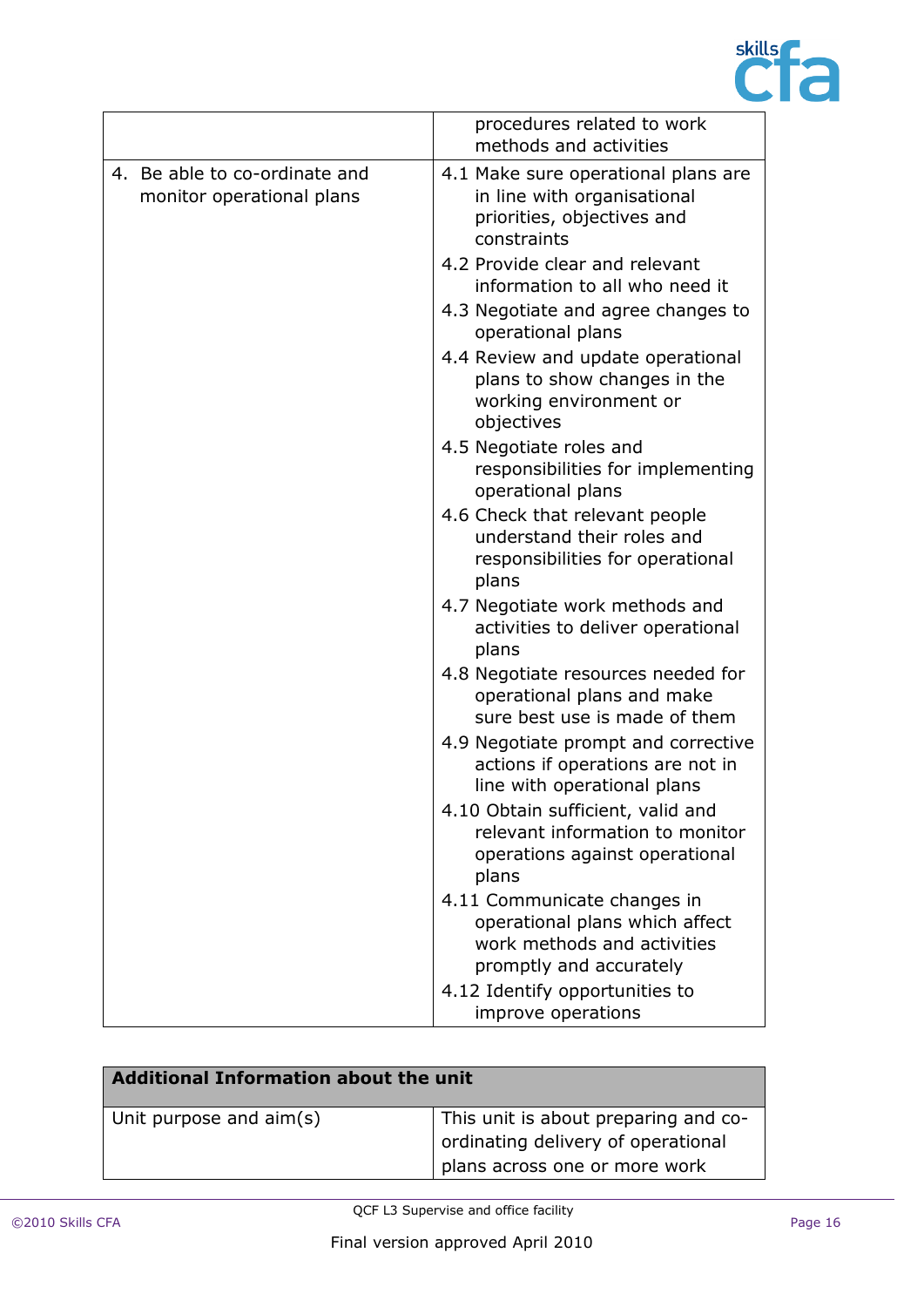

|                                                                                                                                                                     | activities or areas of responsibility.                         |
|---------------------------------------------------------------------------------------------------------------------------------------------------------------------|----------------------------------------------------------------|
| Unit expiry date                                                                                                                                                    | 31 December 2013                                               |
| Details of the relationship between<br>the unit and relevant national<br>occupational standards or other<br>professional standards or curricula<br>(if appropriate) | <b>Skills CFA</b>                                              |
| Assessment requirements or<br>quidance specified by a sector or<br>regulatory body (if appropriate)                                                                 | <b>Assessment Strategy</b>                                     |
| Support for the unit from an SSC or<br>other appropriate body (if required)                                                                                         | <b>Skills CFA</b>                                              |
| Location of the unit within the<br>subject/sector classification system                                                                                             | 15. Business, Administration and<br>Law<br>15.2 Administration |
| Name of the organisation<br>submitting the unit                                                                                                                     | <b>Skills CFA</b>                                              |
| Availability for use                                                                                                                                                | Shared                                                         |
| Unit available from                                                                                                                                                 | 1 August 2010                                                  |
| Unit guided learning hours                                                                                                                                          | 26                                                             |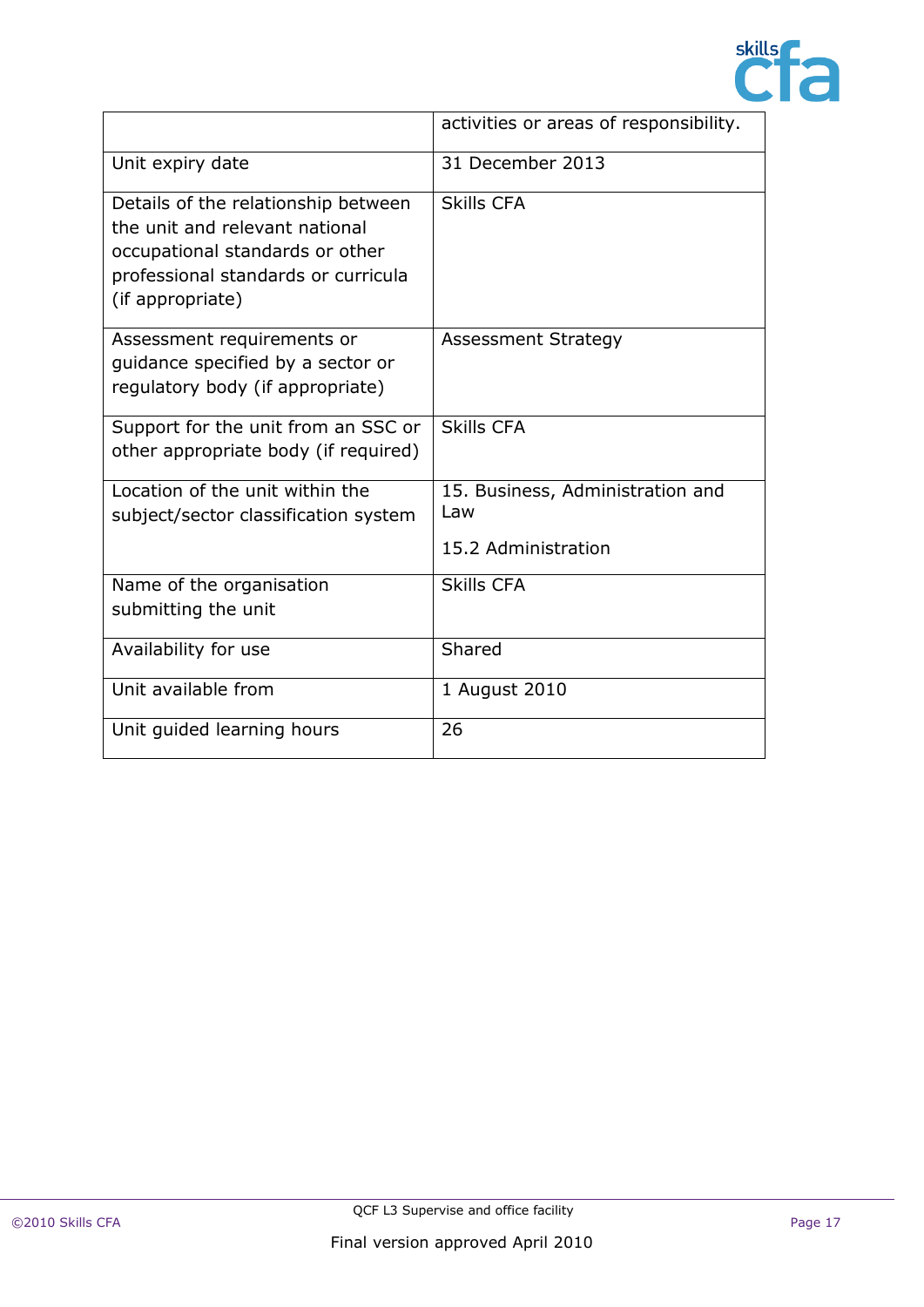

| <b>Title</b>                                                           | Propose and design administrative service |                                                                                                                                                                                                                                                                                                                                                                                                                                                                                                                                                                                      |
|------------------------------------------------------------------------|-------------------------------------------|--------------------------------------------------------------------------------------------------------------------------------------------------------------------------------------------------------------------------------------------------------------------------------------------------------------------------------------------------------------------------------------------------------------------------------------------------------------------------------------------------------------------------------------------------------------------------------------|
| <b>Skills CFA Unit</b><br>No.                                          | Q415                                      |                                                                                                                                                                                                                                                                                                                                                                                                                                                                                                                                                                                      |
| <b>WBA Unit No.</b>                                                    | Y/601/2569                                |                                                                                                                                                                                                                                                                                                                                                                                                                                                                                                                                                                                      |
| <b>Level</b>                                                           | 4                                         |                                                                                                                                                                                                                                                                                                                                                                                                                                                                                                                                                                                      |
| <b>Credit Value</b>                                                    | 8                                         |                                                                                                                                                                                                                                                                                                                                                                                                                                                                                                                                                                                      |
| <b>GLH</b>                                                             | 36                                        |                                                                                                                                                                                                                                                                                                                                                                                                                                                                                                                                                                                      |
| <b>Learning Outcomes</b>                                               |                                           | <b>Assessment Criteria</b>                                                                                                                                                                                                                                                                                                                                                                                                                                                                                                                                                           |
| The learner will                                                       |                                           | The learner can                                                                                                                                                                                                                                                                                                                                                                                                                                                                                                                                                                      |
| 1. Understand factors affecting the                                    | design of administrative services         | 1.1 Explain the purpose and<br>benefits of reviewing<br>administrative services and<br>making appropriate<br>improvements<br>1.2 Describe organisational policies<br>and procedures that may affect<br>administrative services and their<br>development<br>1.3. Identify legal and regulatory<br>requirements that affect the<br>design of an organisation's<br>administrative services<br>1.4 Explain the purpose and<br>benefits of producing designs<br>which reflect realistic timescales<br>and costs, and ways of doing so                                                     |
| 2. Understand how to develop<br>designs for administrative<br>services |                                           | 2.1 Identify the limits of own job<br>role in relation to the<br>development of administrative<br>services for an organisation<br>2.2 Explain how to develop systems<br>and procedures that make sure<br>administrative services achieve<br>required outcomes<br>2.3 Explain the purpose of<br>developing detailed<br>specifications for administrative<br>services<br>2.4 Describe how to develop<br>detailed specifications and<br>budgets for administrative<br>services<br>2.5 Explain the purpose of keeping<br>full and accurate records when<br>developing specifications for |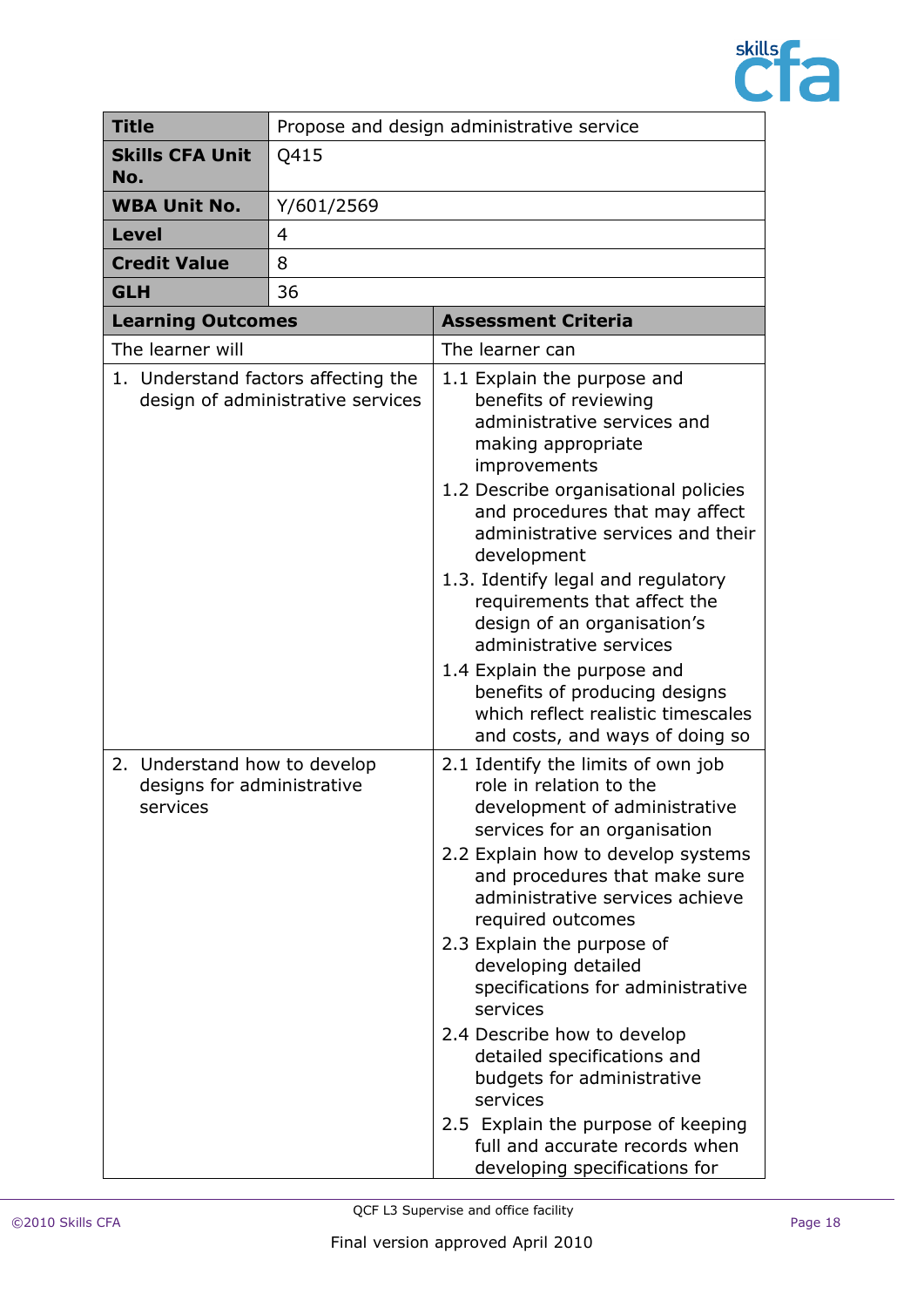

|                                                                                         | administrative services                                                                                                                       |
|-----------------------------------------------------------------------------------------|-----------------------------------------------------------------------------------------------------------------------------------------------|
|                                                                                         | 2.6 Explain the purpose and<br>benefits of developing a range<br>of options for the design of                                                 |
|                                                                                         | administrative services                                                                                                                       |
|                                                                                         | 2.7 Describe how to develop<br>different design options                                                                                       |
| 3. Understand how to consult on<br>designs for administrative<br>services               | 3.1 Identify the users of<br>administrative services in<br>organisations                                                                      |
|                                                                                         | 3.2 Identify the decision makers for<br>administrative services in<br>organisations                                                           |
|                                                                                         | 3.3 Describe ways of encouraging<br>users to comment on the<br>effectiveness of administrative<br>services                                    |
|                                                                                         | 3.4 Describe how to use information<br>to evaluate administrative<br>services                                                                 |
|                                                                                         | 3.5 Explain how to identify possible<br>improvements in administrative<br>services and their benefits                                         |
|                                                                                         | 3.6 Identify who to contact in<br>organisations for advice when<br>developing specifications for,<br>and designing administrative<br>services |
|                                                                                         | 3.7 Explain the purpose and<br>benefits of consulting on design<br>options                                                                    |
|                                                                                         | 3.8 Identify who should be<br>consulted within organisations<br>on the design of administrative<br>services                                   |
|                                                                                         | 3.9 Describe how to organise<br>consultation on the design of<br>administrative services                                                      |
| 4. Understand how to support the<br>agreement of designs for<br>administrative services | 4.1 Identify the types of information<br>and advice that people may<br>need to make a decision on<br>design options                           |
|                                                                                         | 4.2 Explain the purpose of<br>negotiating designs and<br>specifications for administrative<br>services                                        |
|                                                                                         | 4.3 Describe ways of negotiating                                                                                                              |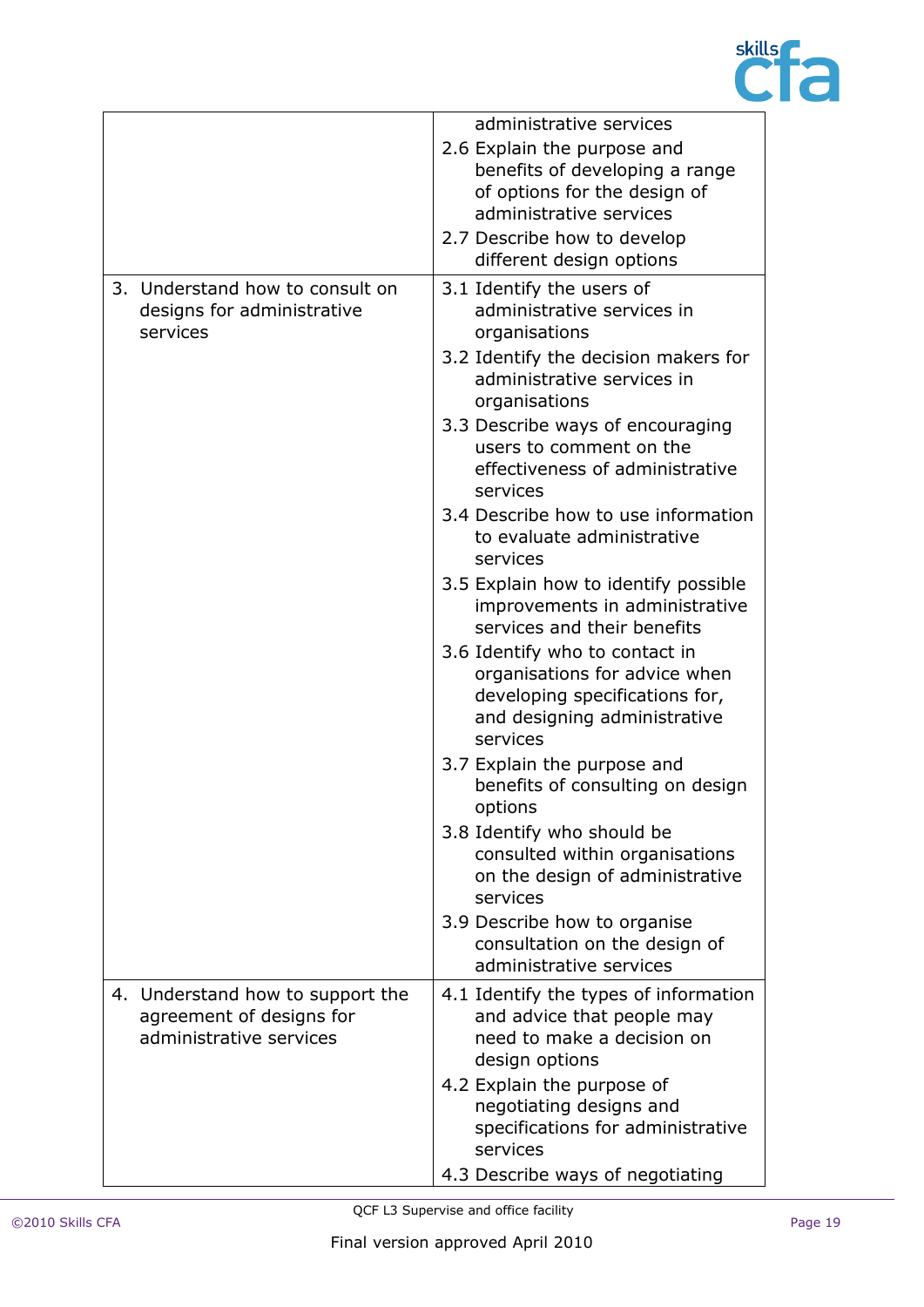

|                                                                     | designs and specifications with<br>users and decision makers                                                                                         |
|---------------------------------------------------------------------|------------------------------------------------------------------------------------------------------------------------------------------------------|
| 5. Be able to propose<br>administrative services                    | 5.1 Encourage users to comment on<br>the effectiveness of<br>administrative services                                                                 |
|                                                                     | 5.2 Identify administrative services<br>that could be developed and the<br>benefits that could follow                                                |
|                                                                     | 5.3 Suggest possible developments<br>and take account of feedback<br>given                                                                           |
|                                                                     | 5.4 Work with users to agree<br>requirements for administrative<br>services and the systems and<br>procedures needed to support<br>them              |
|                                                                     | 5.5 Develop specifications<br>consistent with agreed<br>requirements                                                                                 |
|                                                                     | 5.6 Agree specifications and budget<br>5.7 Record agreed specifications in<br>sufficient detail for the<br>administrative services to be<br>designed |
| 6. Be able to design administrative<br>services from specifications | 6.1 Produce design options for<br>administrative services<br>consistent with agreed<br>specifications and budget                                     |
|                                                                     | 6.2 Consult with users and decision<br>makers when developing design<br>options                                                                      |
|                                                                     | 6.3 Make sure design options meet<br>legal and organisational<br>requirements                                                                        |
|                                                                     | 6.4 Make sure design options<br>support organisational policies<br>and objectives                                                                    |
| 7. Be able to agree a design for<br>administrative services         | 7.1 Present design options in a form<br>and style to help users and<br>decision makers understand<br>design options                                  |
|                                                                     | 7.2 Assess the strengths and<br>weaknesses of design options                                                                                         |
|                                                                     | 7.3 Provide the information and<br>advice needed to enable<br>agreement of a final design                                                            |
|                                                                     | 7.4 Record final design in sufficient                                                                                                                |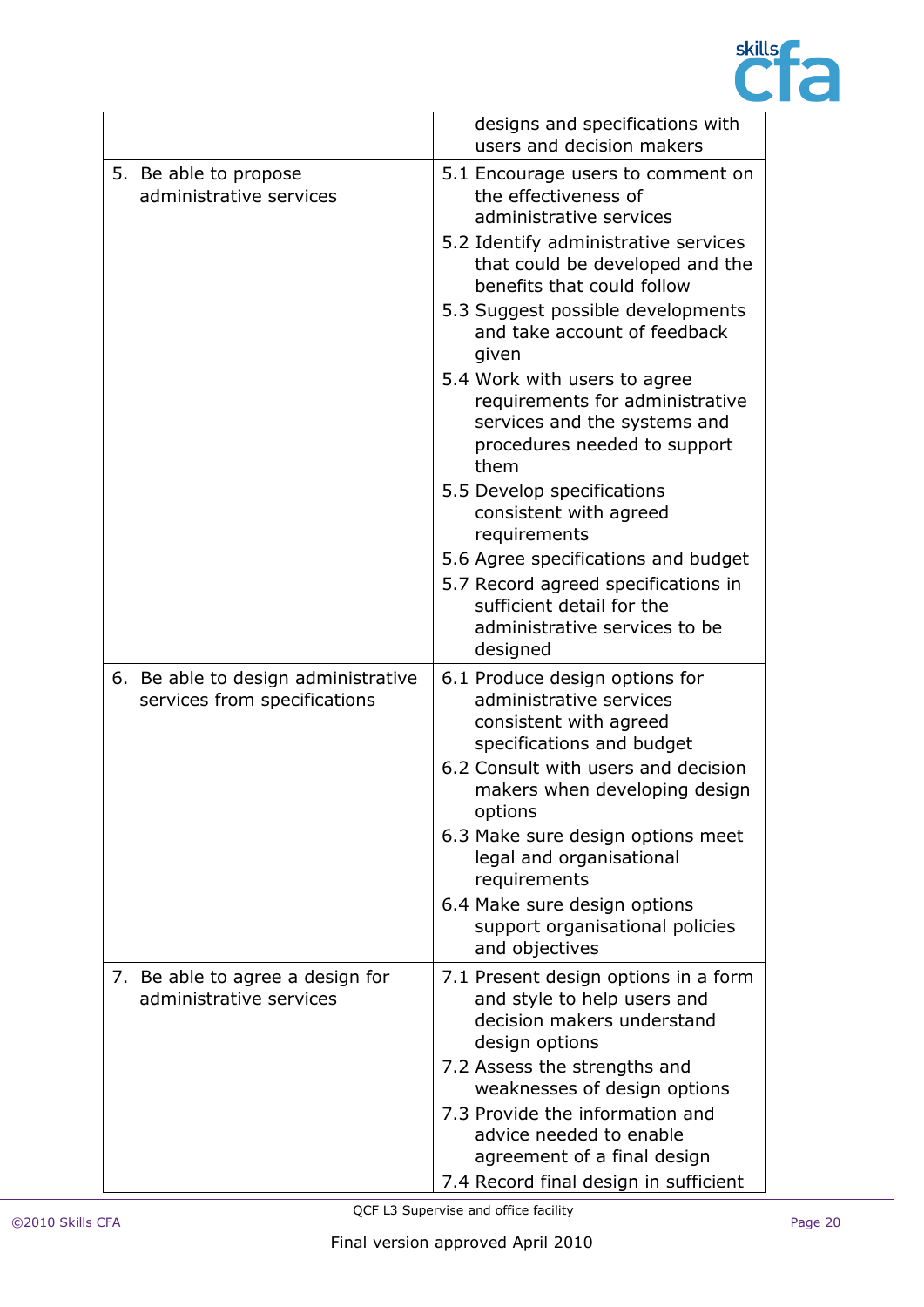

detail for implementation

| <b>Additional Information about the unit</b>                                                                                                                        |                                                                                                                                                                                                                                                          |  |
|---------------------------------------------------------------------------------------------------------------------------------------------------------------------|----------------------------------------------------------------------------------------------------------------------------------------------------------------------------------------------------------------------------------------------------------|--|
| Unit purpose and $aim(s)$                                                                                                                                           | This unit is about researching and<br>using the information gathered to<br>propose and design administrative<br>services for an organisation, that<br>will meet the needs of all users, and<br>which will meet legal and<br>organisational requirements. |  |
| Unit expiry date                                                                                                                                                    | 31 December 2013                                                                                                                                                                                                                                         |  |
| Details of the relationship between<br>the unit and relevant national<br>occupational standards or other<br>professional standards or curricula<br>(if appropriate) | <b>Skills CFA</b>                                                                                                                                                                                                                                        |  |
| Assessment requirements or<br>guidance specified by a sector or<br>regulatory body (if appropriate)                                                                 | <b>Assessment Strategy</b>                                                                                                                                                                                                                               |  |
| Support for the unit from an SSC or<br>other appropriate body (if required)                                                                                         | <b>Skills CFA</b>                                                                                                                                                                                                                                        |  |
| Location of the unit within the<br>subject/sector classification system                                                                                             | 15. Business, Administration and<br>Law<br>15.2 Administration                                                                                                                                                                                           |  |
| Name of the organisation<br>submitting the unit                                                                                                                     | <b>Skills CFA</b>                                                                                                                                                                                                                                        |  |
| Availability for use                                                                                                                                                | Shared                                                                                                                                                                                                                                                   |  |
| Unit available from                                                                                                                                                 | 1 August 2010                                                                                                                                                                                                                                            |  |
| Unit guided learning hours                                                                                                                                          | 36                                                                                                                                                                                                                                                       |  |